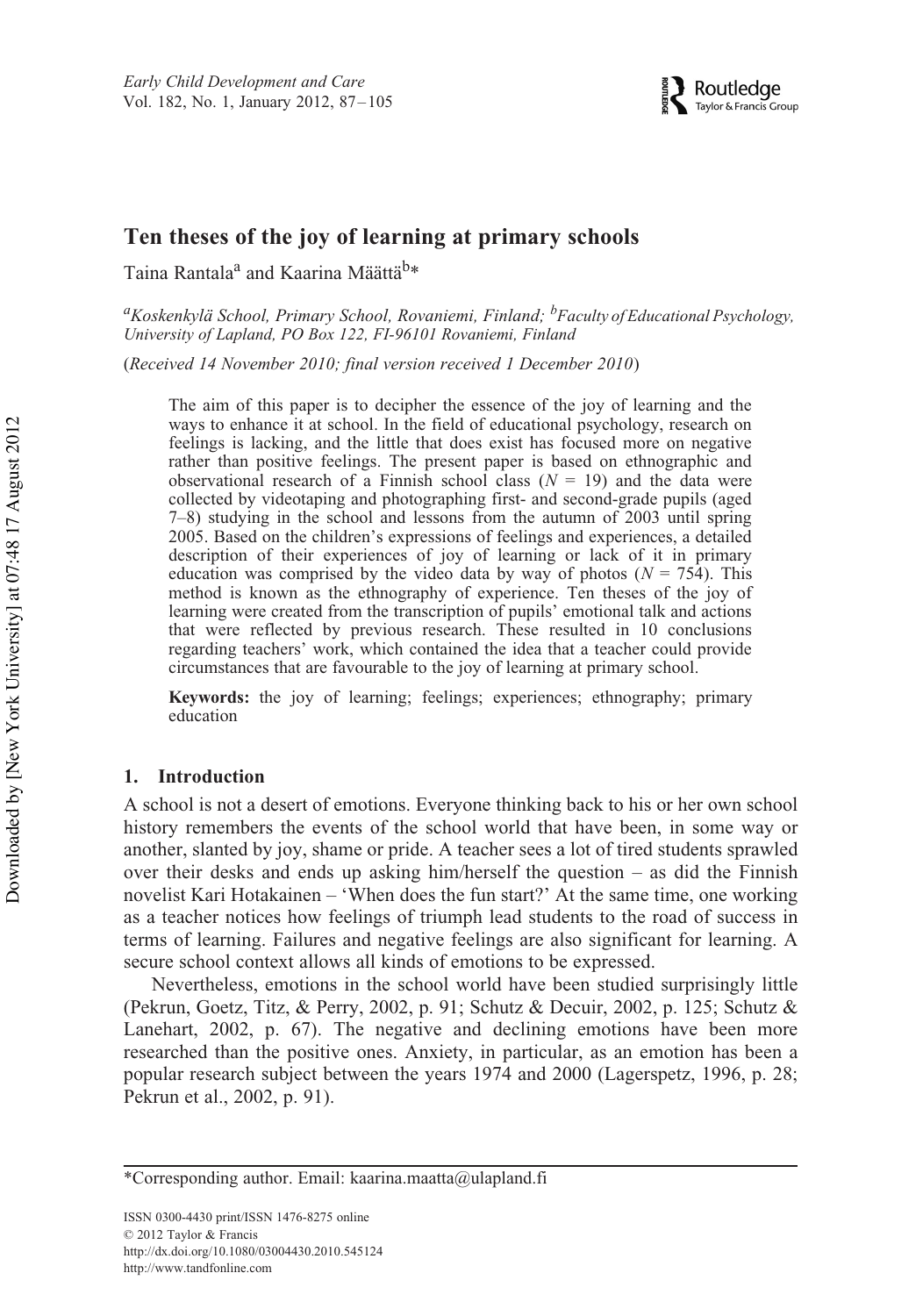Could one, however, pose the question of whether emotions are even academically credible? And should a school have to be a place in which fun and amusement are at the centre? Should teachers, in addition to their role as educators, police, psychologists and social workers, also be masters of ceremony with the main task of entertaining the students (Rantala, 2005)? Finnish folk wisdom warns of the cry resulting from long-lasting joy. Could joy offer any significant aid to learning?

This paper concentrates on the everyday school and the joy of learning that too frequently occurs as lack of joy. Traditionally, emotions have been kept separate from learning or considered understated (Ford, 1992, pp. 143–144; Lange & Wilenius, 1997; Schutz & Decuir, 2002, p. 127.) although actual learning in the absence of any contact with the learner's emotional level is not likely to occur (Meyer & Turner, 2002, pp. 107–108; Puolimatka, 2004). Emotions come forward at the beginning of the learning process, because no one is interested in studying worthless matters (Oakley, 1992; Puolimatka, 2004).

This paper addresses the challenge of researching the joy of learning: the emotions in the classroom are being approached by means of ethnography aimed at getting the emotional experiences of the research subject. An ethnographer has conventionally been seen as a maverick that will, in defiance of the dangers, enter the field, return and then tell the world all about their exciting experiences (Gerstl-Pepin & Gunzenhauser, 2002). The research conducted at a school differs from the traditional anthropologic research since school is not an unknown entity. Everyone of us has experienced school. Familiarity is often considered problematic to the reliability of the research. An ethnographer who has school as research subject has to be able to look at the familiar and safe with open eyes (Gordon et al., 2000; Kluwin, Morris, & Clifford, 2004, p. 63).

# **2. The contextuality of the joy of learning as emotion**

The conceptualisation of emotions is challenging as there is the danger of losing a part of the evocative and real emotions when defining them. The concepts might condense and simplify the emotional state described. Neither does the fact that the emotions frequently change and vary, and are transient and fast, make the research of emotions any easier (Csikszentmihalyi & Hunter, 2003, p. 186; Schutz & DeCuir, 2002, p. 125). An emotion is an abstraction containing conceptions and valuations that we learn as members of our culture.

Still, a researcher has to try to create concepts, models and categories in order to be able to understand emotions despite their diverseness. According to Csikszentmihalyi (2000), if we remember that we are only talking about a concept or a model and ignore that they represent the whole reality, we can avoid rendering ourselves guilty of miscalculation: 'However, as long as one remembers that we are talking about a model and not the real thing, not much harm will be done' (Csikszentmihalyi, 2000, p. 11).

Traditionally, emotions are approached from biological, psychological and sociological perspectives. A conceptual heterogeneity has branded the research of emotions (Linnenbrink & Pintrich, 2002, p. 69) along with dualism (Csikszentmihalyi, 1997b, p. 18) and polarisation (Lutz & White, 1986, p. 406). Positive emotions are perceived as heroes and are desired, whereas the negative ones are perceived as gatecrashers (Uusitalo, 2005).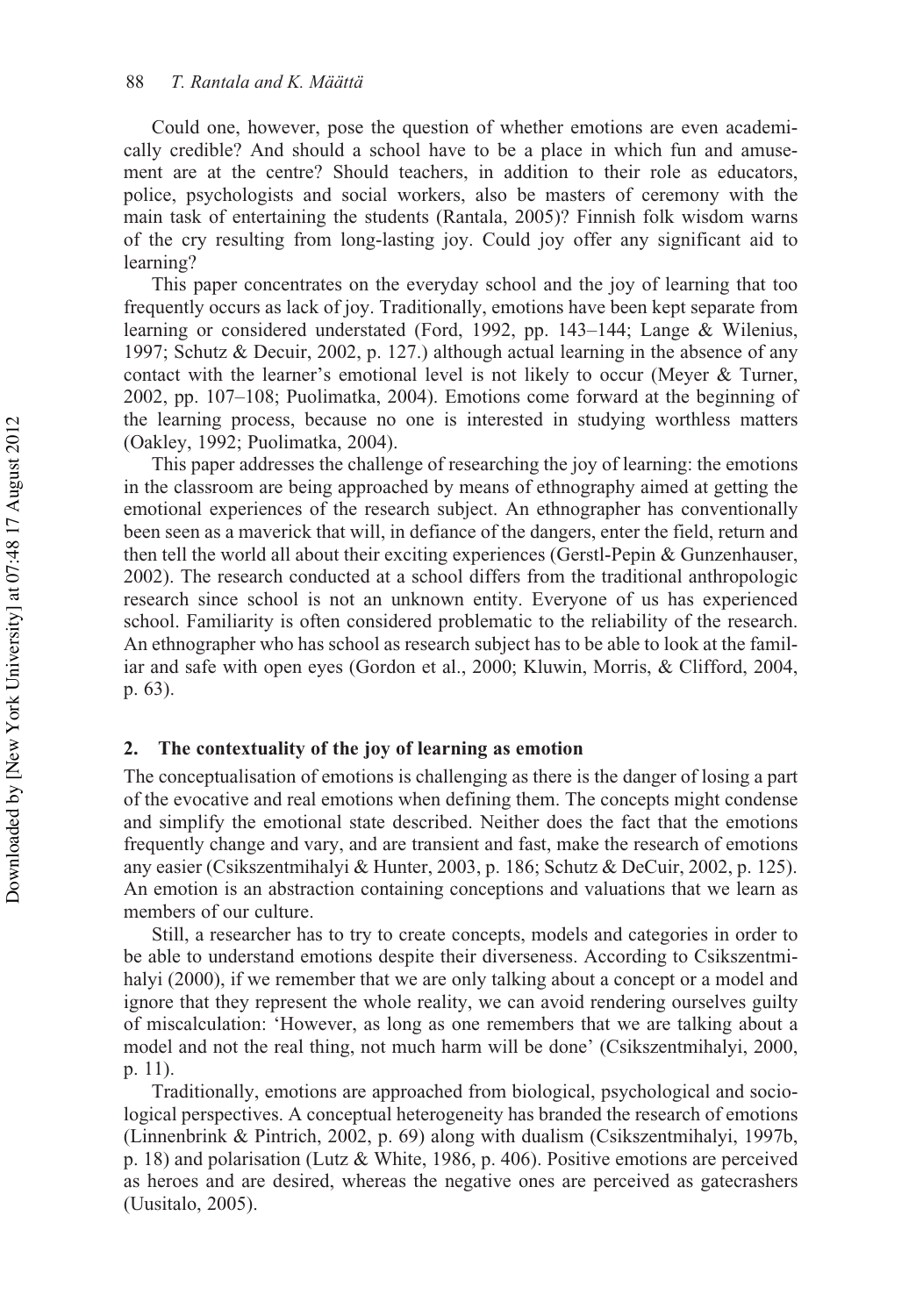In current research, emotions are studied as a part of the culture and context in which they occur (Zimmerman, 1995, pp. 581–596). However, Finnish cultural anthropologist Minna Lahti (1997) warns against considering the emotions as totally cultural states without any biological or evolutionistic elements. The elements of emotional experience are similar all over the world, but emotional experiences are not. Language, social norms and gender influence both the experience and the expression of emotions.

School as a social environment strongly affects the expression of emotions, and thus offers an excellent surrounding for researching the expression of emotions and, above all, for studying the content and regulating the depth of expression. The school does not have students expressing their emotions too overtly or wildly. The school environment tolerates a broad scale of different temperaments (see Keltikangas-Järvinen, 2004). Education does not aim at transforming all students alike but at welding different temperaments in such a way that every student is able to learn and work at school.

# **3. What is the joy of learning?**

The joy of learning is the upper concept that covers all the emotions and emotional states occurring at school (see Barsade, 2002; Hatfield, Cacioppo, & Rapson, 1994). The joy of learning can be reflected through several neighbouring concepts and theories of learning. In this paper, we lean to the four-field of the joy of work launched by Varila and Viholainen (2000) (see Table 1). According to it, the joy of learning is either passive or active. The passive joy of learning means contentment with the pleasant state. The active joy of learning is a state that results from the students' own effort. The emotion of the joy of learning may be either evanescent or long-lasting. The fast (physiological) joy of learning achieved by active efforts may, for instance, result from quick comprehension of the subject to be learnt. The passive joy of learning that is quick in the physiologic sense may occur totally unexpectedly and spontaneously.

This research focuses particularly on the joy of learning as an emotion that results from the long-lasting and the learner's own active functioning. Surely, the joy of learning does occur after an active and fast pattern, for example as a perception, but especially the active effort enhances the emotion of joy both during the learning process and after the process due to achieved results. Even the emotion of flow does not usually appear after momentary and fast situations; on the contrary, one's own activity and doing is of great importance to achieve flow. Then, also the motivation and engagement are in the central (see Csikszentmihalyi, 1997b).

| The quality of<br>one's own action | The velocity of the emotional experience                                                                  |                                                                                              |
|------------------------------------|-----------------------------------------------------------------------------------------------------------|----------------------------------------------------------------------------------------------|
|                                    | Cognitive, slowly progressive                                                                             | Physiological, quick experience                                                              |
| Active                             | The emotion of achievement<br>that results from persistent<br>work                                        | The emotion of achievement that<br>results from sudden and surprising<br>success             |
| Passive                            | The satisfying learning<br>situation-related factors of<br>which one has not participated<br>in producing | The learner's immediate reaction<br>issued by an external factor beyond<br>one's own control |

Table 1. The experience of the joy of learning (Varila & Viholainen, 2000, p. 67).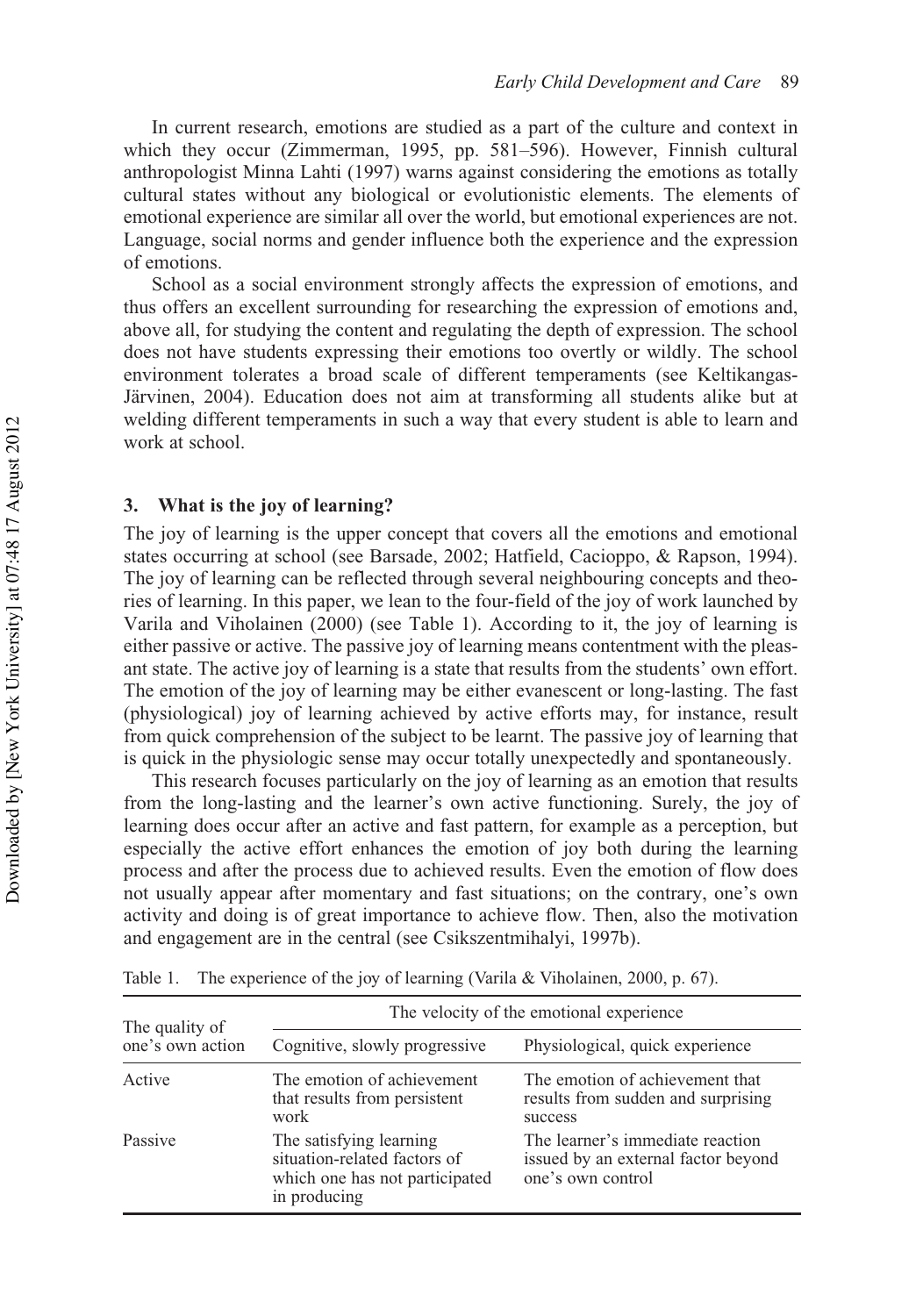The passive forms of experiencing joy are more infrequent (Varila & Viholainen, 2000, pp. 123–129). An example of the passive and slow joy of learning would be a learner's joy of the other learner's success, whereas, the malicious pleasure because of the other one's misfortune would exemplify the passive and momentary joy of learning.

#### **4. The purpose of this research**

The purpose of this research is to create a concept of the joy of learning and the factors enhancing it in the classroom environment. The aim is to formalise a rational and concrete expression of the emotions of the joy of learning. Thus, this aspiration to construct division and order into the diversity of classroom life poses a challenging task. In other words, will making a division and an order even be possible when it comes to emotions? How does one go about dividing something that is not even holding still and is coming and going as it pleases? This paper tends to draw a picture of those glimpses and parts of the joy of learning that have visited and lingered in the research classroom and of which it was possible to create an understandable ensemble. The fundamental research question is the following:

(1) What factors in the learning situation strengthen the joy of learning experienced by the students?

Additionally, when exploring the elements of the joy of learning, some other factors that enhanced the joy of learning emerged. Along with those, some conclusions are reported as research results that answer the second research question:

(2) How can a teacher provide students with the experience of the joy of learning?

#### **5. Research method, data, analysis**

Students from a classroom of a Finnish primary school served as participants for the research. The data collection began in autumn 2003 and lasted for two school years. The students were first-graders (aged seven) at the beginning of the data collection and continued attending school to the second grade (aged eight) until the spring of 2005. Altogether, there were 19 students consisting of five girls and 14 boys. The students' parents as well as members of the school system and other school personnel looked at the data collection and were very supportive and approving. The students were also flattered because of the video shooting. At the beginning of the observation periods, the participants asked a lot of questions concerning the reason behind the filming, but later on were used to the constant presence of cameras in class.

This research comes under ethnographic research and can be compared to a wide umbrella in that it covers a variety of methodological approaches (Alvesson, 2003; Atkinson & Hammersley, 1994; Fingerroos, 2003; James, 2001; Salo, 1999) that enable the conducting of research on everyday experiences and emotions. Ethnography can also be named according to the context in which it is conducted. Van der Geest (2004, pp. 1995–2000) has carried out hospital ethnography when doing research on the hospital institution in different countries and cultures. The field of school ethnography usually occurs at schools (Kullberg, 2004; Pole & Morrison, 2003; Syrjäläinen, 1990). This research has been defined as the ethnography of experience.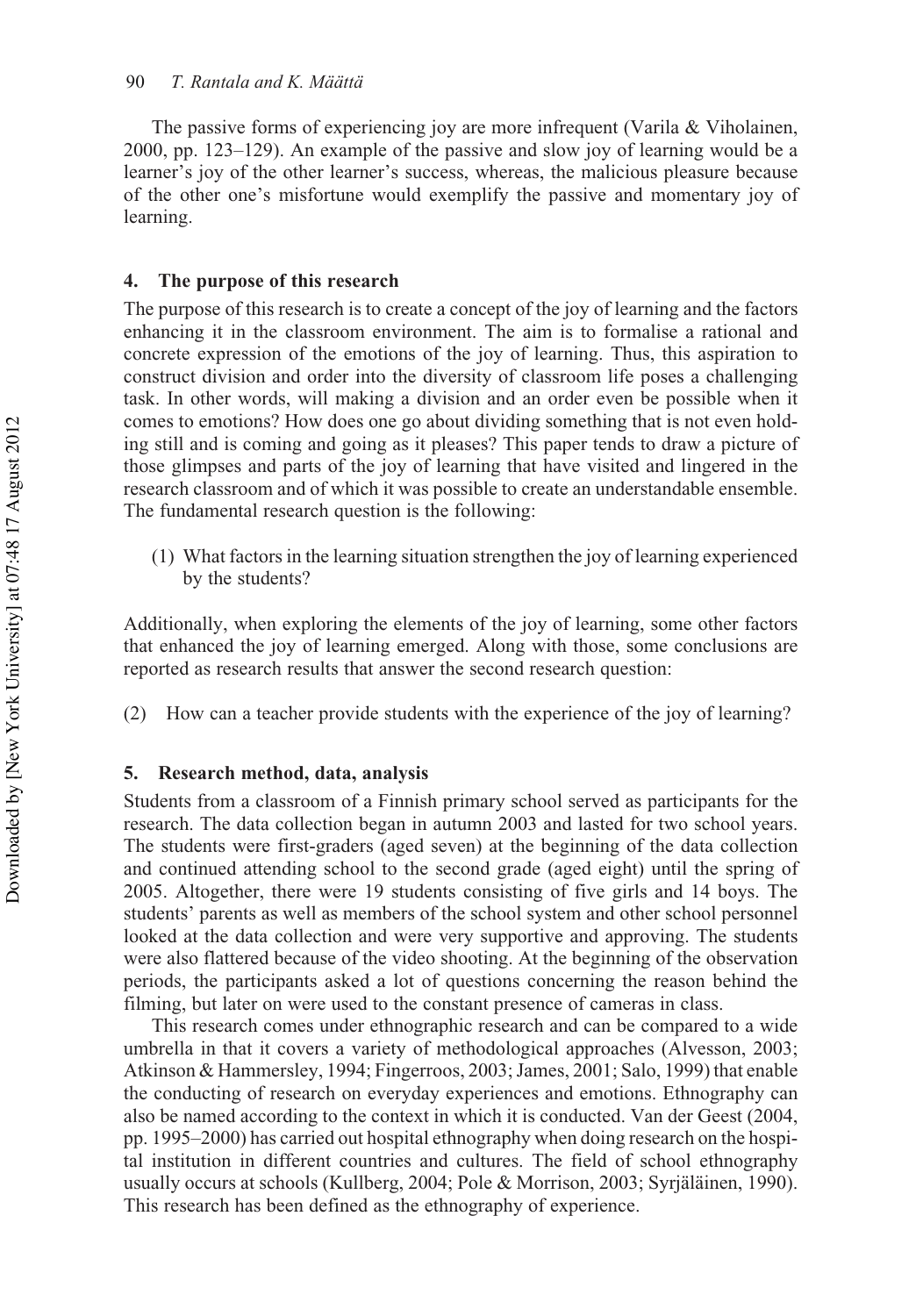The data consists of filmed lessons, photographs, student interviews, and the researcher's diary. The main data comprises of the transcript texts of filmed lessons and the photographs captured from videotapes. In addition to the latter, photographs were also taken with a digital camera to form the photograph data, as it was not always possible to have a video camcorder along (e.g. at breaks). The photographs captured from videotapes and the ones taken with a digital camera added up to 754 samples that were used as a basis for analysis.

Video filming in ethnographic research is not a new invention. Even before the camera was invented, ethnographers would visually illustrate plants, nature and human beings in their research in order to understand the real world (Collier & Collier, 1992, pp. 5–13).

Video filming produces a lot of opportunities to understand the research target. The filming is always implemented in the original context when the eye is, with filming, possible to direct in a holistic and exact way. The nonverbal language in a picture is a language that is understood both within and between cultures. A classroom represents a culture of its own, where a student has his/her own gestures, expressions and movements, which words can only describe on a very limited basis.

The (video) shooting of social situations provides plenty of information through both verbal and nonverbal communication. Social relationships can be expressed, for instance, by people's distance from each other (see Neill, 1991, p. 93). Movements, expressions and gestures often tell about the unconscious factors related to social relationships. In order to recognise various social situations, an observer has to notice who is talking to whom. Where is someone going? How is someone talking? (Collier & Collier, 1992, pp. 77–82).

The data analysis pursues a thick description aimed at understanding – as profoundly as possible – the phenomenon studied with the diverse methods and ample data of photographs (see Atkinson, 2003; James, 2001). A thick description with accurate notes represents validity in ethnographic research (see Alvesson, 2003).

With a thick description, it is possible to elicit children's talk and emotional expressions (Lutz & White, 1986, p. 410), facial expressions (Custrini & Feldman, 1989, p. 336; Leppänen & Hietanen, 2004, p. 8), gestures, the movements of hands and feet, body postures and movements (Wallbott, 1998, pp. 879–882) in a way that would otherwise be hard or impossible for a researcher to study (Geertz, 1973).

Some basic emotions can be recognised from the face, regardless of culture. These are joy, sorrow, fear, shame, quilt, envy and disregard (King, 1998, pp. 753– 762; Russell, Bachorowski, & Fernandez-Dols, 2003, pp. 330–331). Moreover, according to Csikszentmihalyi (1997b, p. 18), people's ability to perceive these emotions is not dependent on culture. Every basic emotion varies in its intensity and includes 'an emotional programme' that activates a versatile entity of emotional expressions.

Nevertheless, King (1998, pp. 753–762) thinks that instead of universal emotional expressions and recognising these expressions, the attention has been focused on how a certain cultures and environments affect the expression and understanding of emotions. The relation between emotions and expression is remarkably complicated. A laugh does not necessarily mean that one is happy; nor does crying necessarily connote sorrow. Russell et al. (2003, p. 337) point out that a child smiles after success as often as he or she does after failure. In essence, smiling is related to a child's social environment rather than his/her own inner state of happiness.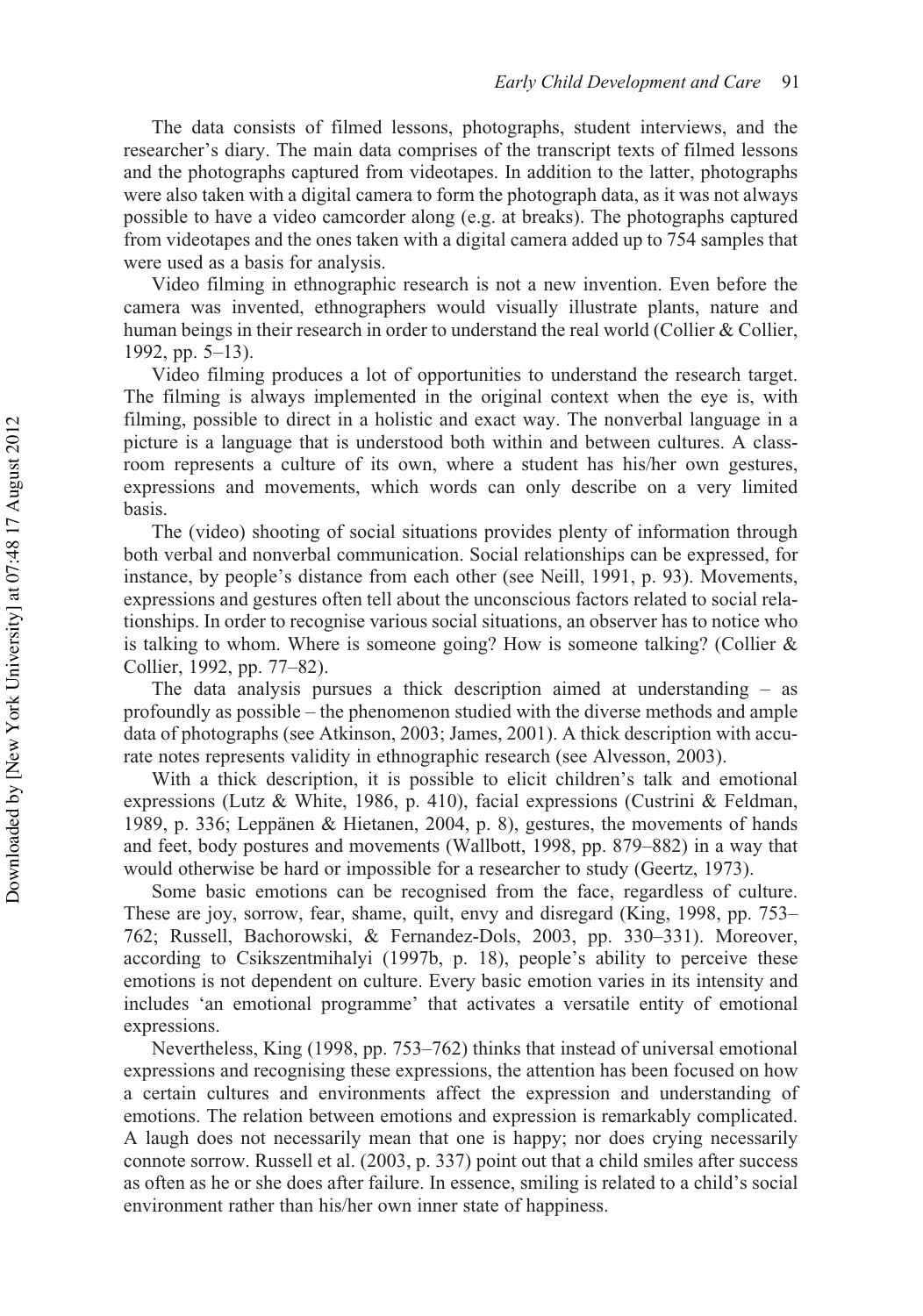Research of emotional expression has occurred for a long time. In 1872 Darwin published his classic *The expression of the emotions in man and animals* in which he studied emotions through body movements and positions (see also Wallbott, 1998, p. 880).

Ethnography has, for its part, changed child-related research (James, 2001). Ethnography enables the conducting of research on children in their own environment and on the children's own terms. A child should not be considered immature, incomplete or not socialised (Bendelow & Mayall, 2002, pp. 291–292; James, 2001). Instead, a child is seen as capable of expressing his/her own feelings, thoughts and opinions as well as being capable of making decisions and participating in the evaluation and planning of his/her own actions (Prout & James, 1990). The present research is not only implemented among children but also with them.

According to Denzin and Lincoln (2000, p. 4), researchers are considered craftsmen of some kind – instructors, bricoleurs or quilt makers – who act during research on different tasks as scientists, film-makers, artists, writers and, every now and then, as teachers. The bricoleur sets pictures as if they were a scene and cuts and edits a montage for others to judge, and is obliged to work with the material that he or she possesses (Coffey & Atkinson, 1996, p. 24). Likewise, researchers cannot manipulate emotions, but have to be satisfied with their observations and experiences. An interpretive bricoleur puts together an ensemble of compatible pieces. This ensemble represents the multiplicity of the research target. The pieces have been collected through a variety of methods but these pieces have to fit into the jigsaw puzzle. The questions put to the data determine whether the pieces will fit into the jigsaw puzzle or not: 'The choice of research practices depends upon the questions that are asked, and the questions depend on their context' (Nelson, Treichler, & Grossberg, 1992, p. 2).

There are several examples of applied transcripts (Georgew, Getachew, & Hendricks, 2005; Jordan & Henderson, 1995; dos Santos & Mortimer, 2003), which are utilised in this research, too. These transcripts work as a good tool for studying significant emotional talks and acts. Additionally, the visual data has been studied from a social semiotics point of view; searching for meanings and explanations for photographs in that environment where actions are placed (Jewitt & Oyama, 2001, pp. 134–135). At school, the teacher's authority and action are central when defining those invisible emotional rules under which students express, or fail to express, their emotions.

# **6. Results and conclusions: what factors strengthen the joy of learning and how can we reinforce them in school practice at primary schools?**

The joy of learning appears to be multidimensional in light of the data collected in the research classroom. In this article, we sum up the results in 10 theses of the joy of learning. Along with these theses, we try to convince the readers of the joy of learning through a depiction of the experiences we had with the students. The purpose is to bring out something that tends to be hidden in photographs with the plenitude of nuances and behind words, expressions, gestures, movements, positions and roles. The results introduced in this article are also reflected in the previous research results of other researchers. The theses are based on the ethnography of experiences with the original photographs, the researcher's diary and the interaction episodes published in Taina Rantala's (2005) doctoral thesis. In this article, the verbal interaction episodes are presented in order to validate our results and conclusions.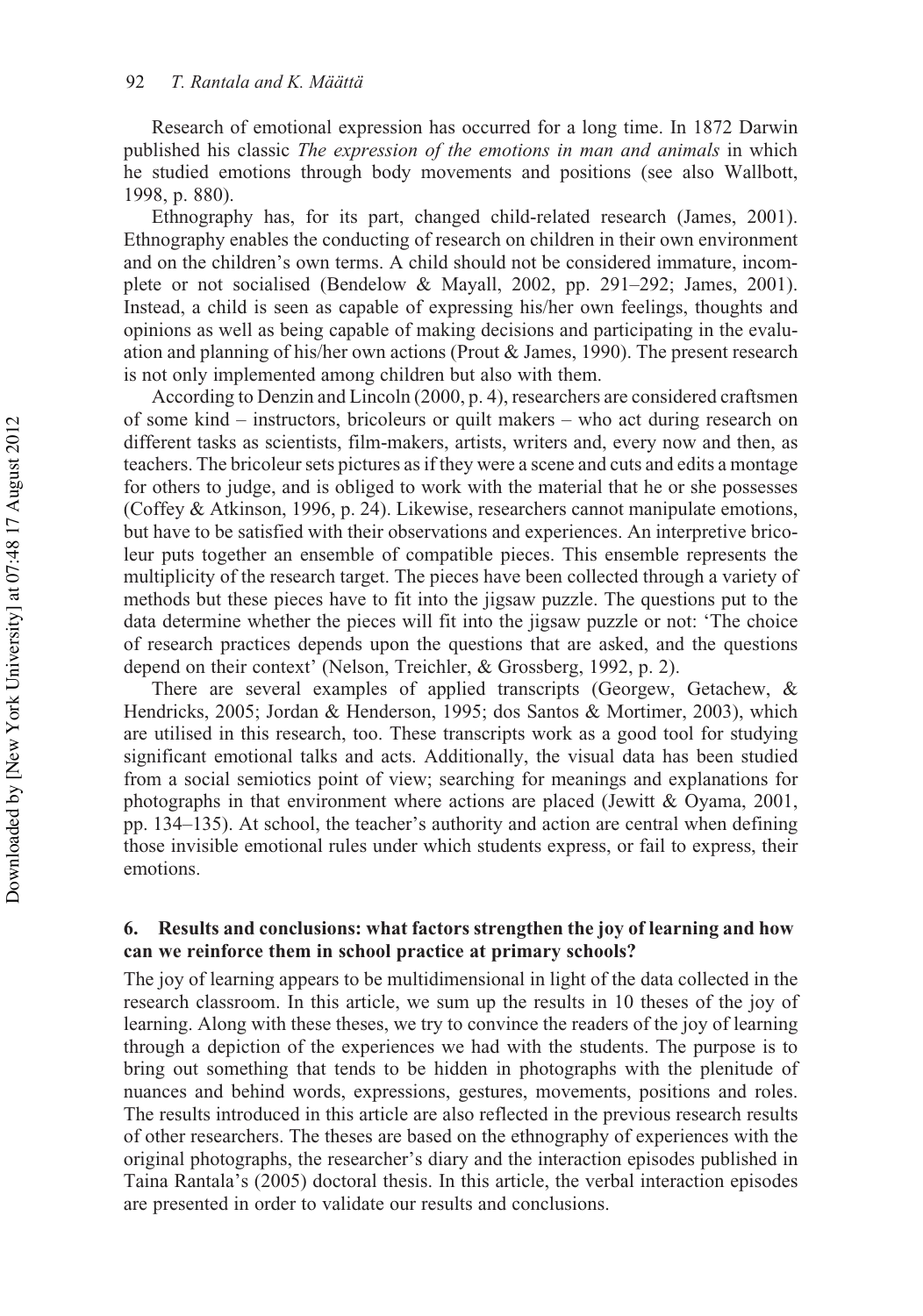# *6.1. The joy of learning comes from the experiences of success*

The students point out numerous examples of the joy of learning that results from the persistent work leading to success through difficulties:

| Jussi to Teacher:      | A pleasant school day is the one when we study the multiplica-        |
|------------------------|-----------------------------------------------------------------------|
|                        | tion tables, skate, and write as much as possible.                    |
| Teacher [gets excited] | Hey, now you mentioned the writing, so how was it at the              |
| to Jussi:              | first grade?                                                          |
| Jussi to Teacher:      | It was not so fun because I was not able to write and my hand-        |
|                        | writing was quite lousy.                                              |
| Teacher to Jussi:      | What happened then?                                                   |
| Jussi to Teacher:      | Then, I started practicing, and it was not so pleasing all the        |
|                        | time. When it came easy to me, it felt nice, but it is [still] tiring |
|                        | sometimes. I would like to learn more to write in a way that it       |
|                        | becomes very funny. I have been glad as I have learnt how to          |
|                        | write! (Interview with Jussi, 14 February 2005)                       |

The joy of learning is specified as an experience of success and know-how either during the learning process or after it (Csikszentmihalyi, 1997a; Csikszentmihalyi, 2000, pp. 38–54; Custodero, 2002, pp. 4–5; Egbert, 2003, pp. 499–506). The joy of learning does not result from listening to a teacher or watching television but quintessence is the student's active role (Freinet, 1987, p. 32). Although the school should turn its back on passivising teaching and be directed towards active functioning, that alone will not be enough to advance the experience of joy: one needs to succeed, too (Csikszentmihalyi, 1997a). The joy of learning is also related to the joy of work completed. The experience of success gives strength (Siitonen, 1999), enhances motivation (Csikszentmihalyi & Hunter, 2003, pp. 196–198; Linnenbrink & Pintrich, 2002, pp. 69–73; Meyer & Turner, 2002, pp. 111–112), improves problem-solving skills and logical reasoning.

| Esko [being glad, tapping himself: | Hey, I figured out how to do math! (3 February |
|------------------------------------|------------------------------------------------|
| on his chest with content]         | 2005)                                          |

### *First conclusion*

A teacher should favour such teaching methods that enable the achievement of little intervening goals as a part of a greater learning process: smaller achievements function as catalysts towards greater overall goals. These small steps are important when it comes to the joy of learning.

# *6.2. Play provides a possibility to experience the joy of learning in the early school years*

A child who is a student of primary education is a playing child. The classroom situations showed how the students played freely during the breaks (photograph no. 17 in the original data), and how '*one can make a dexterous gun of the handout of the environmental studies*' (photograph no. 20 in the original data, the researcher's diary, 2 February 2005). Play can enter the lessons also unexpectedly:

In the middle of writing, an invisible car came up at Esko's desk by which he drives at Tuomo's desk. The teacher tells the playmate return at his desk: 'ESKO! Drive that car into its own garage!… Go to your place'. The student returns and continues with the writing assignment intensively.' (14 February 2005).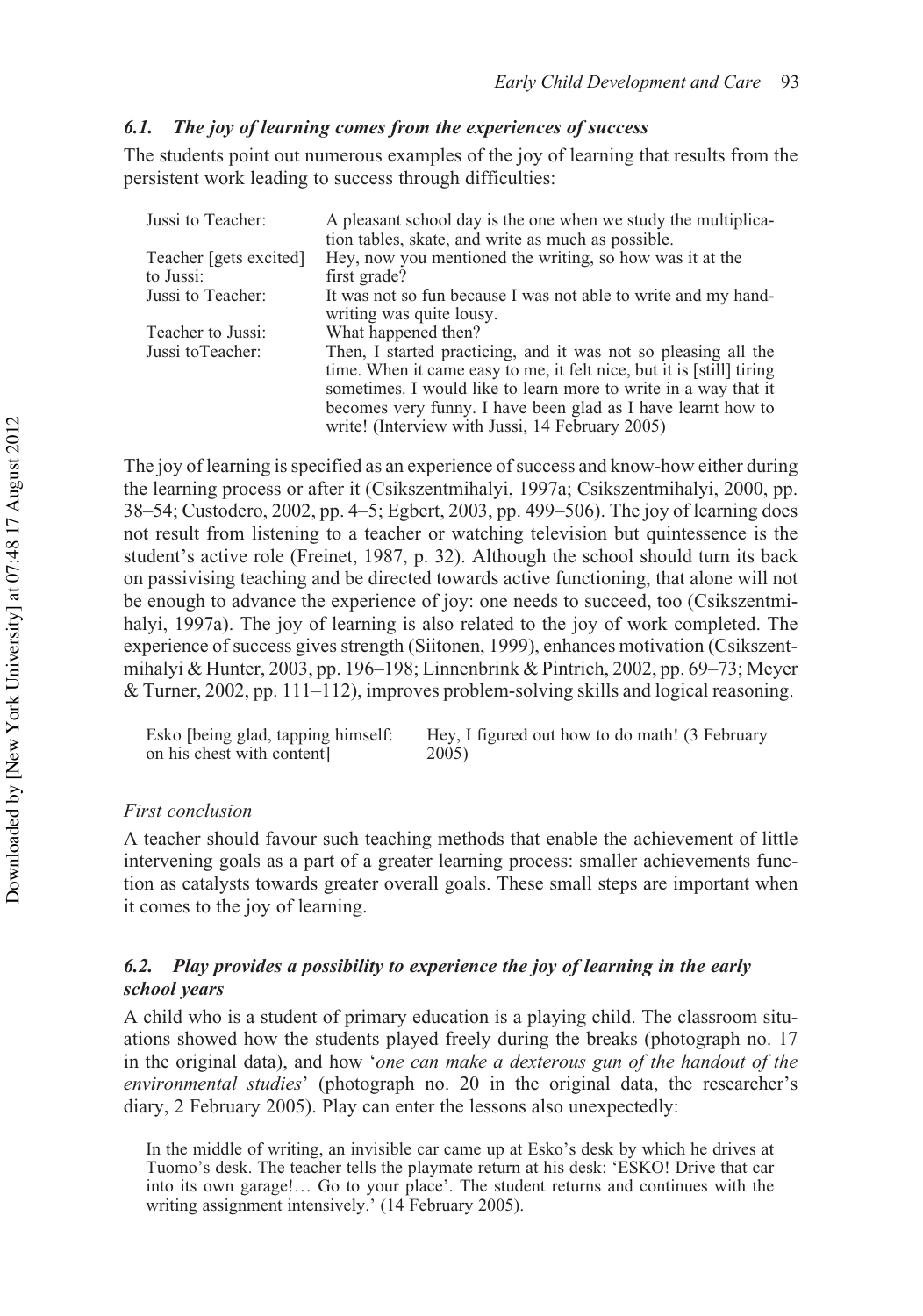Although a child does not consider play as a tool for learning, play itself represents important and meaningful activity (Huizinga, 1967). Even if play does not produce anything significant or concrete from an adult's point of view, a child structures his/ her own environment through play (Bruce, 2004, p. 13). Thinking and action merge during play (Dewey, 1958; Makarenko, 1950), and by means of play, a child takes over in terms of handling their social, cognitive and physical environment (Caillois, 1961; Lehtonen, 2004). Playing is the child's way of seeking pleasure: why is this matter not tapped into more in teaching?

#### *Second conclusion*

The teacher's task is to provide a child with opportunity for pedagogical play, which does not imply the teacher taking over again and starting to control the play in the 'right' direction. Play should not be seen as a Trojan horse infiltrated with developing tasks that adults have set. Play should be considered a learning situation (see Hakkarainen, 2000). In Finland the significance of play has been realised in early childhood education, but where does play disappear in primary education? The physical school environment and teaching are rarely designed to support playing. Children should be allowed to create play and a teacher, for one, should provide play with various stimuli, informational contents, means and an environment suitable for playing.

## *6.3. The joy of learning enjoys an environment of freedom*

The freedom in learning refers to that a student can choose how she/he will rise to the challenge of the learning task:

… and Finnish [is nice] because there are some many of those balloons where you can write what you want as long as it is related to the subject reasonably, so you cannot exactly write anything you like … (Interview with Erkki, 28 January 2005)

Freedom does not refer to students being able to do what they want but to the teacher constricting freedom and allowing children to make choices safely. Every teacher should think over the implementation of principles such as freedom of choice, voluntariness, self-determination and autonomy in their own class.

Jussi to Teacher: How do we actually do it, do we *have to* do all the characters? (16 February 2005)

The concepts of play and freedom are tied to each other as Freinet (1987) points out. Children's free play should not be regarded only as side action that occurs when nothing important is happening and all the 'real' tasks are completed. Free play is relevant to a child and can be considered free, typical and valued child activity without any demands from adults or attempts to subordinate it as an instrument. A free student is inquisitive and creative.

Eeva [with enthusiasm Hey, teacher! My presentation [in the next lesson] and joy]: concerns this topic, exactly this topic that we discuss now! (18 September 2004)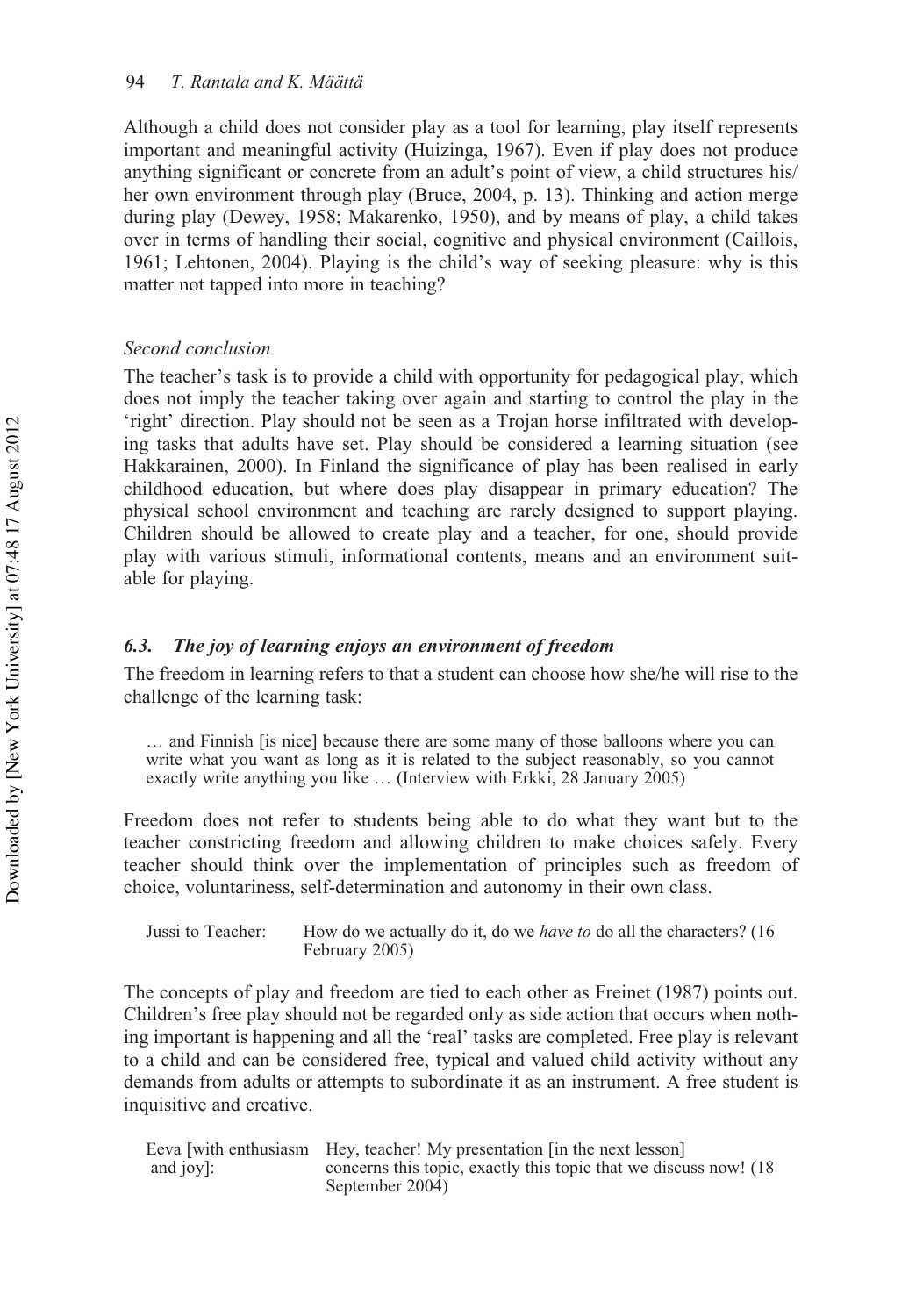# *Third conclusion*

An authoritative teacher fails to provide opportunities to experience the joy of learning, because joy is linked with freedom. It is teacher's duty to set the limits within which a student can be free. The operational environment should be stimulating enough and it should also include free, unstructured time for a child. Freedom can be achieved in the offering of surprisingly minor choices in primary education. For us adults, it makes no difference whether we write on blue or red paper, but when a student can choose between these options, there will be a lot of joy in the air. Again, joy is made of little marks.

#### *6.4. The joy of learning does not like to hurry*

The hurry expresses itself in the conversations between a teacher and a student as the following example from an art lesson illustrates:

| Teacher to Class:            | Alright, are you going to be ready soon?                                                    |
|------------------------------|---------------------------------------------------------------------------------------------|
| Aleksi [worried] to Teacher: | Does this has to be finished <i>today</i> ?                                                 |
| Teacher to Aleksi:           | The background, yes, but of course not otherwise yet.                                       |
|                              | We will do the fairy characters separately [makes her                                       |
|                              | voice louder when addressing the whole class but hurry<br><i>up now.</i> Five minutes left. |
| Tuomo:                       | Five minutes left. [Starts running back and forth in the<br>classroom].                     |
| Enna [quick] with hurry]     | These [the supplies] will not be enough, but hey,                                           |
| to Leena:                    | you could go get some more  GO  GO  GO! (2)                                                 |
|                              | February 2005)                                                                              |

Hurry is present in the school world because learning goals are tightly formulated. Teacher and students use a variety of linguistic expressions that include the idea that one should be faster to make it. Make it to where? Joy does not like to hurry because then a student has no time to enjoy learning.

| Teacher to Class:        | Alright. Then we put quickly those handouts into the folder. |
|--------------------------|--------------------------------------------------------------|
| Students [in unison,     | We did not have time to colour                               |
| disappointed to Teacher: |                                                              |
| Teacher to Class:        | The colouring assignment was extra. The ones with checks     |
|                          | are important. (18 September 2004)                           |

As the joy of learning is often connected with finishing a task or solving a problem, hurry does nothing to enhance the achievement of these goals. The activity itself can act as a significant source of pleasure and joy (Crawford, 2003).

#### *Fourth conclusion*

The joy of learning also calls for the dissecting of the contents and goals of the curriculum the schools implement. If the amount of informational goals and contents is overwhelming, it becomes necessary to discuss what we really want to be taught at school and what we want the students to learn. We suggest that methods should also be considered, along with informational contents. Various cooperative work methods, project work and drama pedagogy offer possibilities to support the personal achievement of informational goals in an excellent way.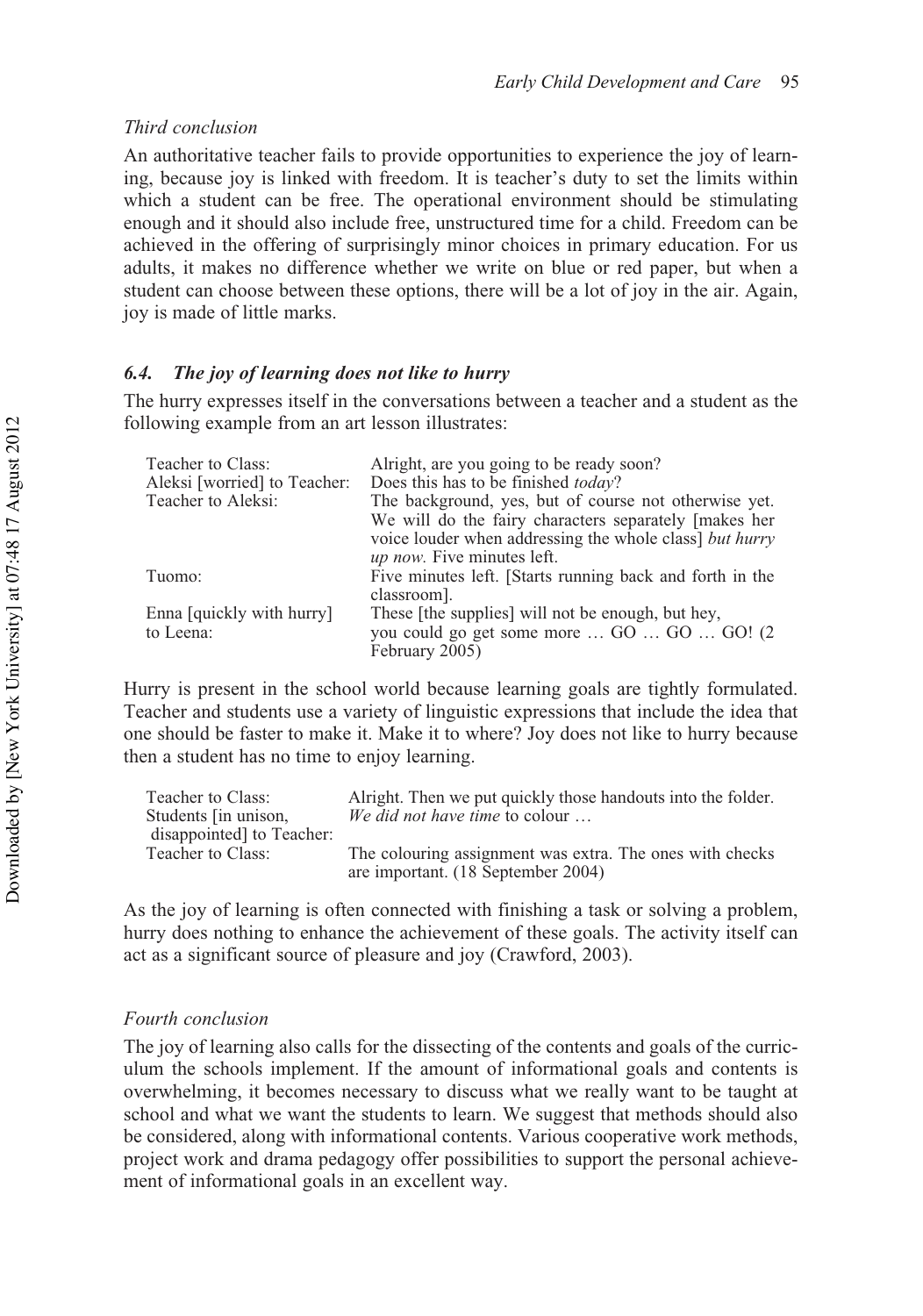# *6.5. The joy of learning springs up in situations in which a task and an actor converge*

At the classroom there are situations where the assignment seems too easy and do not require enough active efforts:

| Teacher to Class:    | What kind of things did you learn when you were doing<br>that [pottering] thing? |
|----------------------|----------------------------------------------------------------------------------|
| Aleksi [frustrated]: | I did not learn anything new; all things were already<br>familiar to me.         |
|                      | Teacher [confused] to Aleksi: Well, did not you enjoy doing it?                  |
| Aleksi:              | Well, yeah  [but does not look like enthusiastic at all].                        |
|                      | (Interview with Aleksi, 2 February 2005)                                         |

The balance between a learner's abilities and the task is crucial to the joy of learning (Custodero, 2002, pp. 4–5; Egbert 2003, p. 500). A learner has to consider the task meaningful to him/herself because true commitment to the task does not occur without considering the task valuable. One also has to feel able to manage the task (Oatley & Jenkins, 1996, p. 96). The feeling of capability provides a learner with courage and represents the meaning of the joy of learning as daring to meet challenges.

The structure of a flower was nice and we *were allowed* to draw and put the names of the parts into their places. (Interview with Leena 16 February 2005)

Avoidance of the task, lack of concentration, and disturbance are things that reveal to the teacher that a student is avoiding a task (Elliot, 1999; Linnenbrink & Pintrich, 2002):

Paavo's pen needs to be sharpened all the time (Photograph no. 23 in the original data, 22 February 2005)

A student's trust in his/her own ability to learn is important when predicting success with study (Ford, 1992, p. 124; Varila & Virolainen, 2000, p. 87). The relationship between abilities and task is the most important factor leading to the state of flow (Egbert, 2003, p. 503), referring to deep focusing on work and the pleasure that follows doing it (Uusiautti, 2008).

#### *Fifth conclusion*

A teacher has to back up a student's learning process so that the student gets one-onone help and support to confront challenges (Larkin, 2001). A teacher also has to pay attention to whether a student is approaching the task from a performance goal orientation or mastery goal orientation (Linnenbrink & Pintrich, 2002, pp. 69–70). It is possible to change the repulsive learning situation into a positive one: the students with performance goal orientation already have, before starting a task, an attitude of being afraid of others' reactions if they fail (Seifert, 2004).

The scaffolding technique, mostly utilised in information and communication technology in Finland (Chen, Kao, & Sheu, 2003, p. 349; Egbert, 2003, p. 502; Larkin, 2001, p. 30), can be adapted and used widely to support a learner's spontaneous learning process. It is possible to enhance a student's self-respect by supporting the student by providing self-directed work and opportunities to succeed.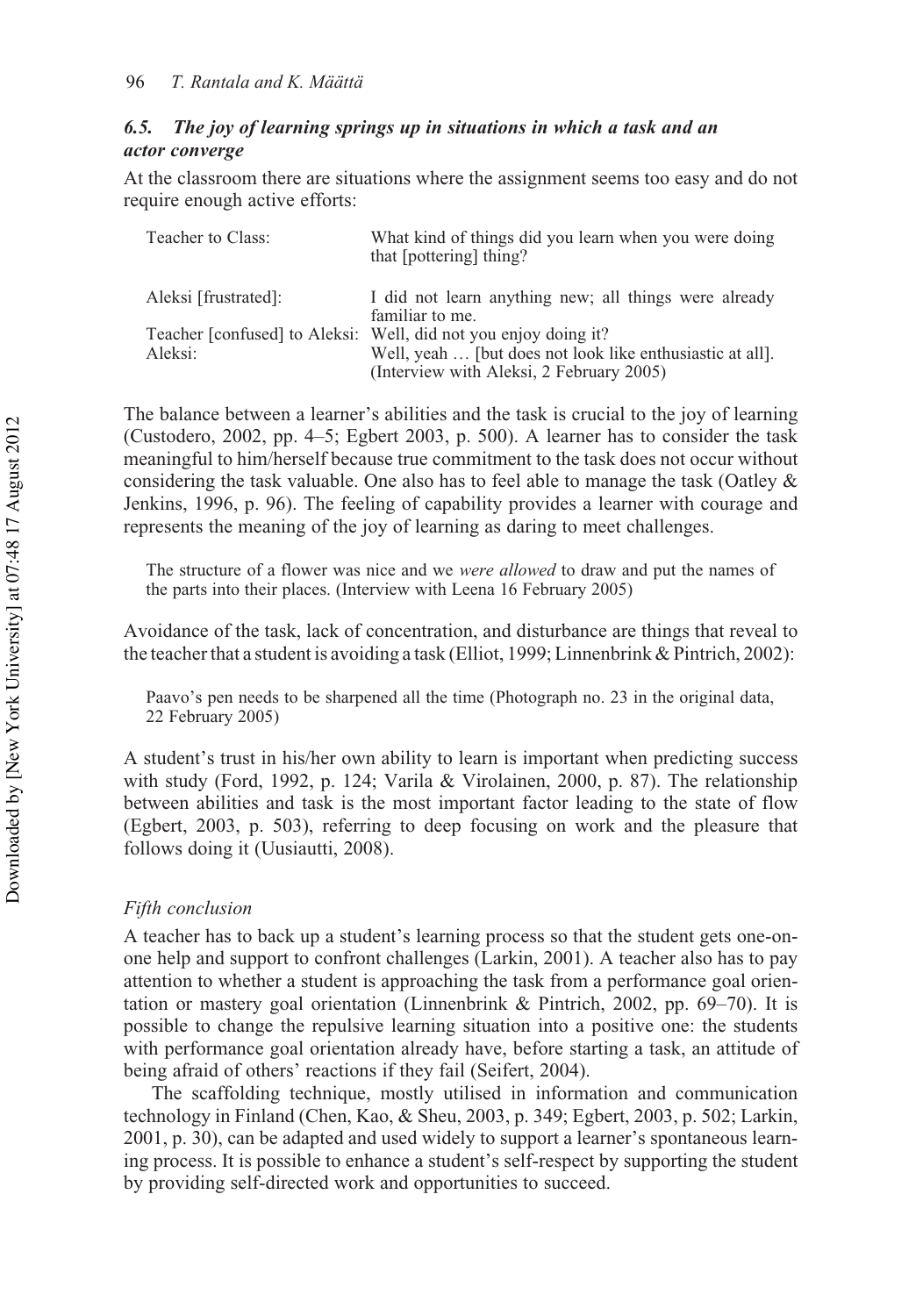A teacher can also affect a student's state of awareness by pedagogical solutions related to group division.

# *6.6. A student naturally strives for the joy of learning*

A student wants to learn. One adds one's energy in order to attain positive experiences and with these experiences gains positive emotions in a pleasant situation (Varila & Viholainen, 2000).

It was fun at this desk (on the computer) as it is nice to work on the computer because you know immediately if you have made an error. (Interview with Jussi, 22 January 2005)

The endeavour for happiness is by no means a new goal, as Aristotle declared that a human being strives for happiness more than anything else (Csikszentmihalyi, 1992, p. 1). Active striving for a sense of well-being is already natural to a school kid. The student's personal characteristics or factors related to the learning context, however, may prevent them from experiencing joy. If the learning environment does not enhance a student's learning at a personal level, a student tries to experience joy by increasing, continuing or predicting other activities.

In addition, immediate feedback positively influences learning, not only indirectly through emotional experience but also by fixing wrong operational models and information (Epstein et al., 2002). The positive feedback from other students is a major factor for the experience of joy.

|                                         | Paavo [admiring] to Esko: You are so good in making those [dolls]                     |
|-----------------------------------------|---------------------------------------------------------------------------------------|
| Esko firies to be modest, I do not know |                                                                                       |
| but is pleased to Paavo:                |                                                                                       |
|                                         | [Martti goes around in the classroom with his half-done doll]                         |
|                                         | Eero [admiring] to Martti: Show me, it is cool! (Martti goes on wandering, satisfied, |
|                                         | and goes next to the teacher who snaps the doll)                                      |
| Teacher to Martti:                      | It is very good! Now, you can continue to do it [the doll].                           |
|                                         | $(16$ February 2005)                                                                  |

## *Sixth conclusion*

The school should provide every student with possibilities to learn and proceed, as well as to succeed from their own starting points, and avoid comparing them with others. In addition to outer evaluation, one should be able to enjoy one's own success. The students' achievement levels vary: the same achievement level and goal does not fit everyone. A goal that brings joy for one may produce overwhelming pressures to another. Affirmative circumstances should be offered to practice the self-evaluation of learning and the evaluation of one's own achievement level. The feedback from the achievement of little side goals aids a student towards accomplishing the final, demanding target. In addition, the microflowfunctions (Csikszentmihalyi, 1992, pp. 49–53) may make depressing everyday life easier although these factors are thought to disturb the functioning of school (Csikszentmihalyi, 2000, pp. 164–178). The microflow-functions referred to here are, for example, rolling the pages of a book, flipping a ruler, humming, whistling and drawing.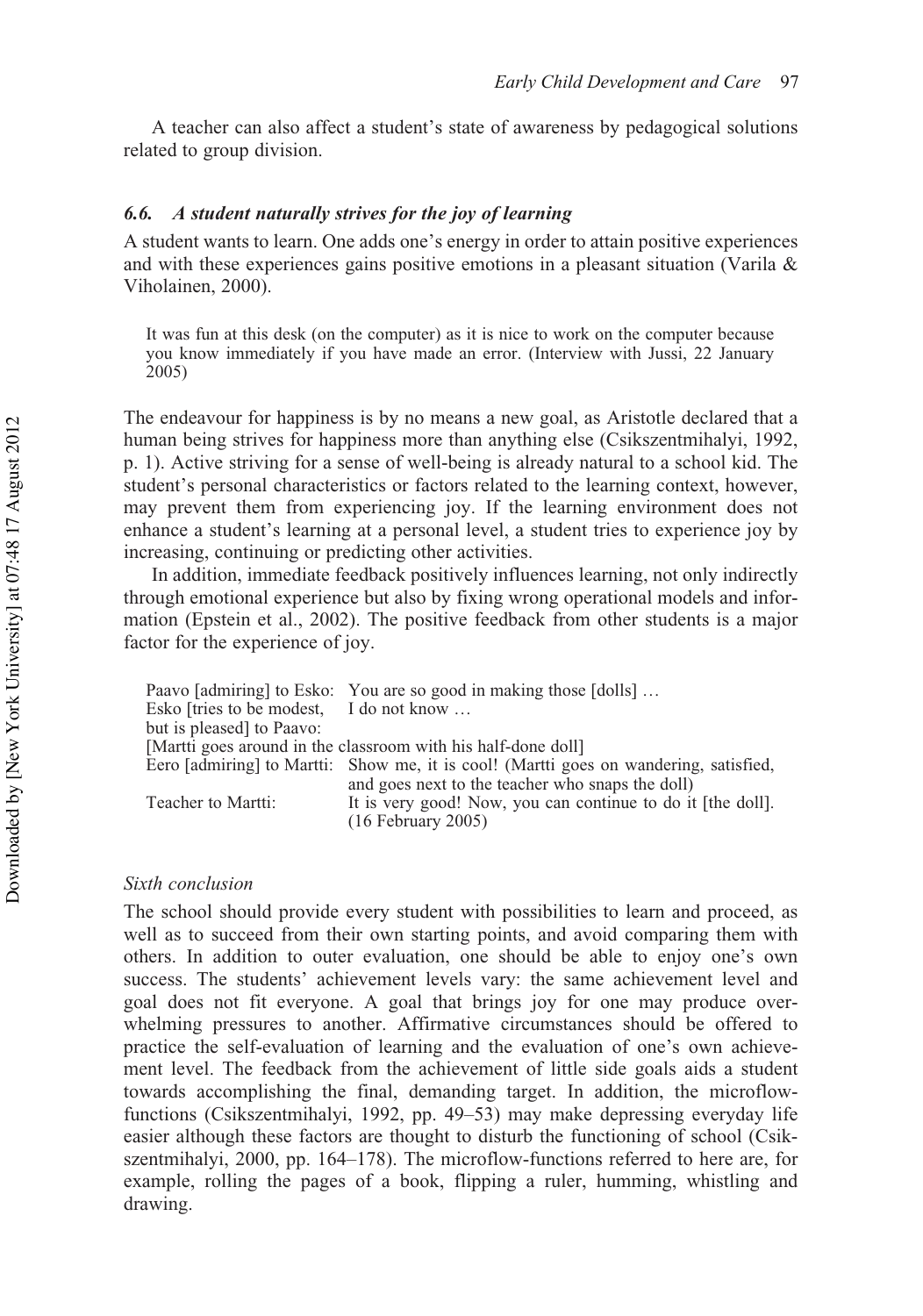#### *6.7. The joy of learning is often a common joy, too*

Because of the contagion of emotion and shared feelings, emotions represent a social experience in the classroom context (Schutz & DeCuir, 2002, p. 128).

Well, [the teamwork] went really well, as it did today too, when we made the animal thing. We agreed that Nella would write because she is so good at writing and I would draw because I am good at drawing … No one actually decided that but we just agreed. (Interview with Erkki, 28 January 2005)

Fun … it was fun to work in groups. I enjoy working with other students. (Interview with Viivi, 11 February 2005).

The company of other students and friends and a teacher's genuine interest are premises for experiencing the joy of learning (Csikszentmihalyi & Hunter, 2003, p. 198). Peers and other students could turn school into a comfortable place even though school attendance was otherwise regarded compulsive (Bendelow & Mayall, 2002, p. 301; Gordon, 1999, pp. 108–112). Because the joy of learning is connected with matters that are of great importance to a student, those things should be shared with others. The experiences of the joy of learning then become integrated with social relationships as well as emotional and communication skills (Ford, 1992, pp. 130–131). The joy experienced together, and shared, adds up to even more joy.

It was really great to work with that big play as we could act and the students from all grades participated. It was fun to have all the students, the big ones and small ones, boys and girls. I used to look forward to the rehearsals and then to be able to perform to dad and mom, too … (Interview with Veera, 14 January 2005).

### *Seventh conclusion*

Social relationships are not just resources for learning but are also the object of learning. Working methods and approaches that enhance creating and maintaining human relationships should be practised at school. The interaction between a teacher and a student in a peaceful atmosphere supports the development of a student's emotional skills and sets an example. Students' mutual interaction requires the skill of listening to others and understanding. A student knows more expressions related to positive emotions because the school environment prefers those over negative ones (Custrini & Feldman, 1989, p. 342). Along with positive expressions, it would be necessary to learn how to confront negative emotions in a way that prevents students from coming up with indirect ways of expressing negative emotions.

# *6.8. The joy of learning does not include listening to prolonged speeches*

A student should be at the centre of the learning situation. If a teacher alone is active and talks considerably, the student's role is just to listen, get tired and bored with the lack of action and doing.

The following is an example of a learning situation in which the students have listened to the teacher's instructions for a long time and start to be ready to work. The class is going to the hall to identify plants: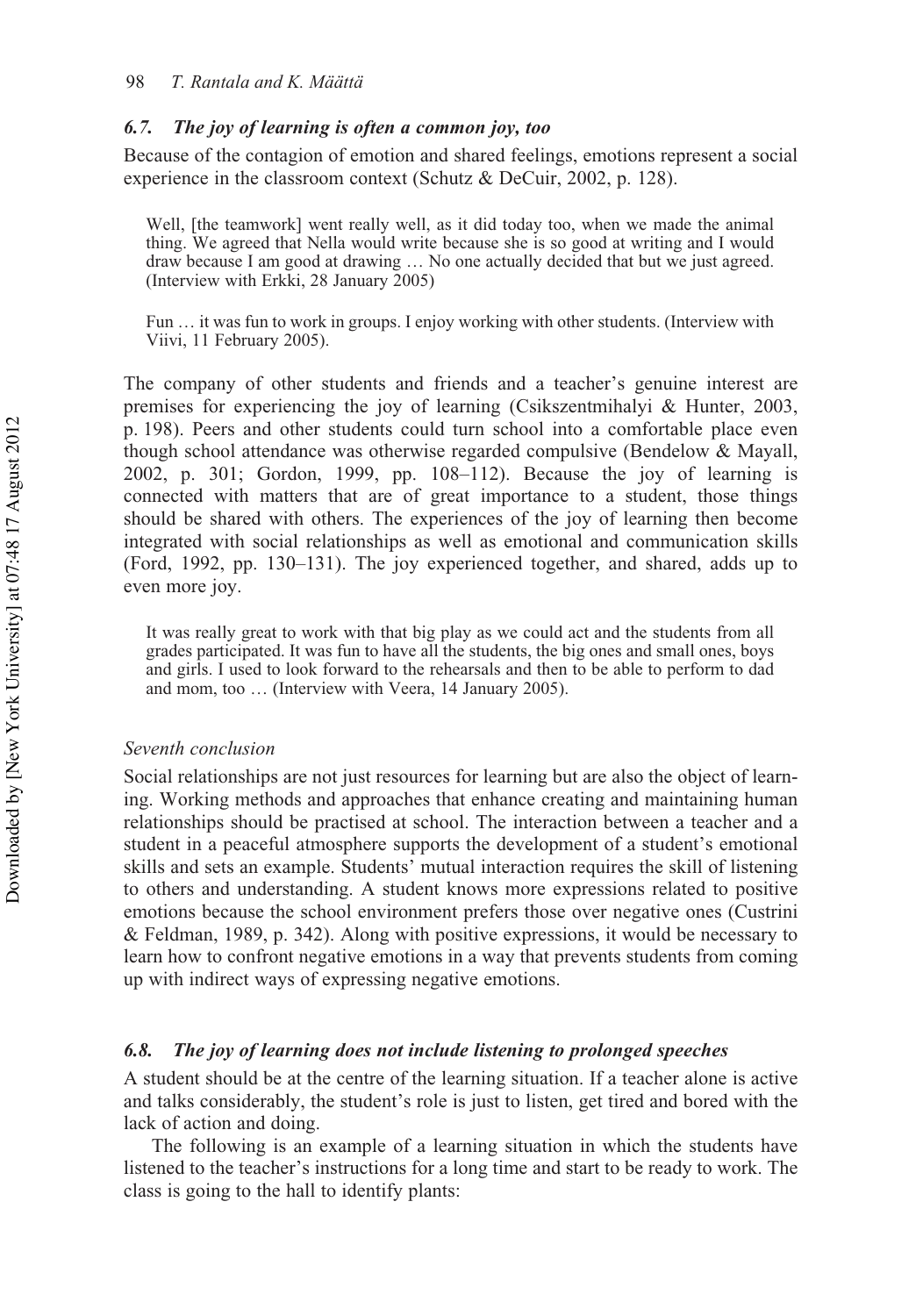| Teacher to Class:   | I have put plants in the hall; part of them is under the plastic |
|---------------------|------------------------------------------------------------------|
|                     | and part of them is those that we have collected [Tino puts up   |
|                     | his hand in a vigorous and big way; he has something important   |
|                     | to say.                                                          |
| Teacher [chagrined] | You must have something REALLY important to say                  |
| to Tino:            | because I am giving instructions at the moment?                  |
| Tino [excited]:     | Are we going to orient there? (10 September 2003)                |

It would be too simple to argue that students who yawn and constantly go to the toilet are not experiencing the joy of learning. However, Egbert also thinks (2003, p. 509) that leaving the classroom is one way to interpret the commitment to school work and especially, a lack of that commitment. If some sudden thing that is irrelevant to the situation disturbs the lesson, students tend to cling to it if they find the lesson boring and joyless. If working feels monotonous or boring, or if students are tired, they will start to look for alternative activities (Woods, 1990). During an interesting task, a student is so concentrated on the task that he/she will not notice what is happening within the surroundings (see Csikszentmihalyi, 1992, pp. 53–59; 1997a, p. 10; 2000, pp. 9–10; Custedero, 2002, p. 5; Egbert, 2003, p. 504; Hakkarainen, Lonka, & Lipponen, 2004, p. 201).

Paavo [swings a hammer in his hand] to Aleksi: Hey, this a cool mah-mer … hey listen, MAH-MER! (Aleksi did not let his gaze waver. He does not listen to Paavo because he is concentrated on nailing.) (28 January 2005)

If students are concentrating on their own work, they will not pay attention even if a classmate intentionally bothers them. In such an instance, the joy of learning resembles flow perfectly, and the actor's interest is focused on the task at hand in such a manner that the consciousness of time, place and self disappears, as Csikszentmihalyi (1992, pp. 53–59; 1997a, p. 10; 2000, pp. 9–10) notes.

# *Eighth conclusion*

If a teacher structures the learning process solely on the basis of teacher centricity, the students' possibilities to experience joy and freedom become limited. A learning situation should consist of opportunities for students' active functioning, not just passive listening. The joy of learning runs away from long speeches.

# *6.9. The joy of learning is based on a student's abilities*

In the school world, students are rarely allowed to participate in the decision-making of their own learning. Too often, they are asked to answer questions that they themselves have not designed or put forth. The students' opportunities to participate in the decision-making of their own learning and to be allowed to make choices that support their learning, strengths, and success, strengthen the joy of learning (Byman, 2002, pp. 29–31).

It is not fun when you know the task and you still have to do it even though you already know it … I think that if we practice the same thing all the time, then you wish that you could move on … (Interview with Tino, 2 February 2005)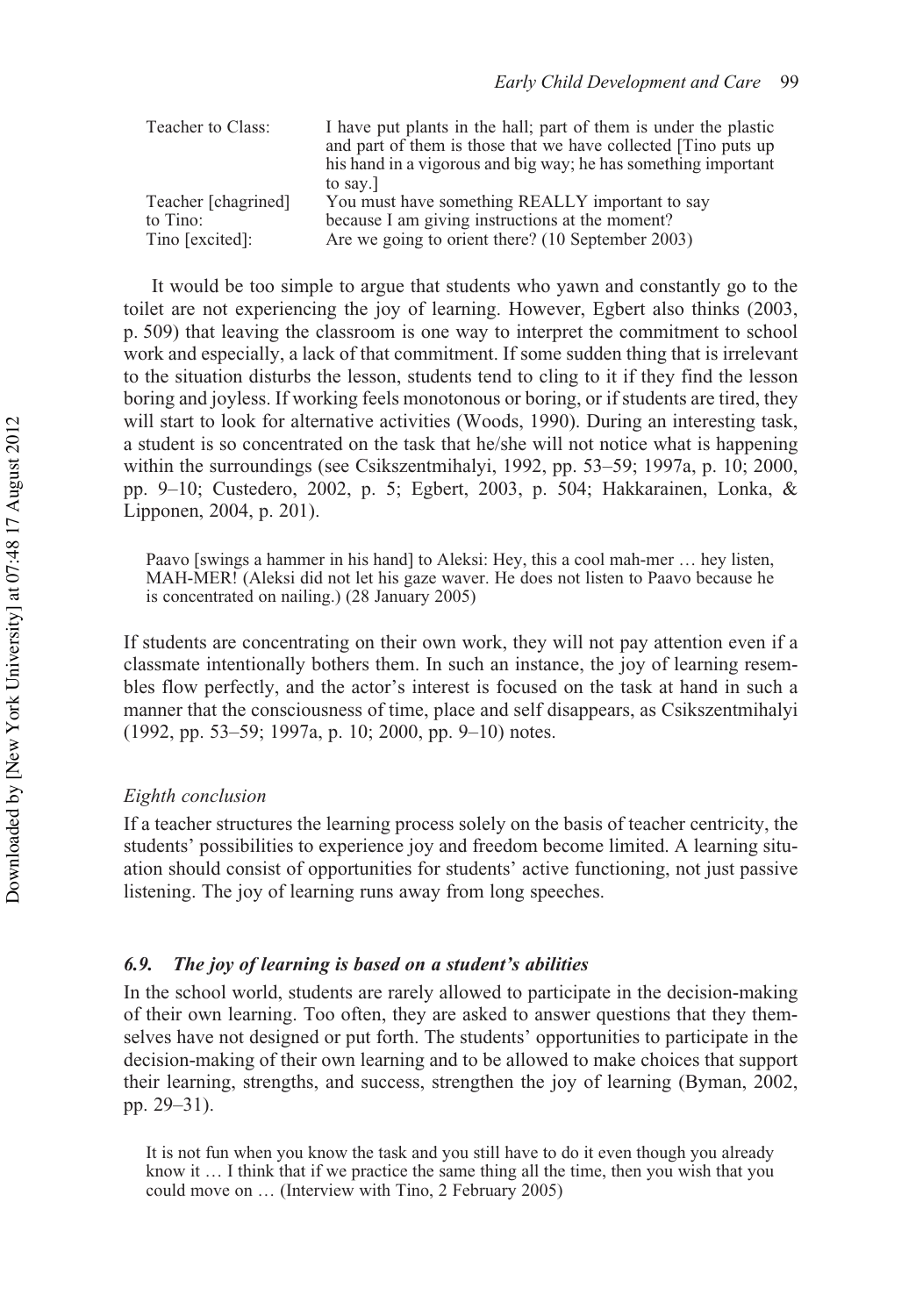The verbal math tasks and exercise book are annoying because they are so difficult. (Interview with Tero, 12 February 2005).

That computer task was nice because you had to work fast. We had so much fun we were doing it with Esko! (Interview with Tino, 22 January 2005)

Students who think of being able to have an effect on the planning of their own learning feel like knowing and learning subjectively, will engage in it, and will also progress better in their studies (Pintrich, 2003).

### *Ninth conclusion*

To create a learning environment where the joy of learning will occur, it is necessary to consider how to get the expertise of both a teacher and a student in joint use, for instance, in composing a curriculum. Teaching does not begin with the premise that the student knows nothing but rather from fathoming out the particulars and skills that the student already possesses. Teaching does not build on obliviousness but upon knowledge. Teaching aims at bringing out students' different particulars and skills that would not otherwise be brought out with usual school work. Additionally, it is important to increase students' status and valuation within the group of students. Relevant forms of action are, for example, talks on a subject that a student finds interesting as well as gallery-walk type of group work that highlight students' expertise. The student's status is of great importance in the experience of learning and success: a high-status student works more actively in the class community. The ultimate experience of the joy of learning for a student may give one the feeling of shining as an expert.

#### *6.10. The joy of learning is context bound*

Emotions are allowed to show variously in different classrooms and schools (Elfenbein & Ambady, 2002; Russell et al., 2003). The expression of emotions is controlled by the societal and cultural (historical) viewpoints concerning which emotions are considered proper to show and how.

The students are playing the multiplication games with a will but Aleksi sits and does nothing really, just looks at the teacher. Teacher [encouraging]: 'Suffle the cords ever now and then and try to speed up the task … add speed.' Aleksi nods lamely [his presence expresses that he is not interested in the task and time passes when he observes the environment and the hassle of the class. (2 February 2005)

A division into pairs for the pair dictation is taking place at the class, and because there are an odd number of students (19) someone has to/is allowed to pair up with the teacher. This time it is Markku's turn, because his handwriting has been a trouble for a long time and the teacher wants to pay a special attention to it. Teacher to Markku: '… and Markku, I am now your pair and that is a good thing because we have pay attention to your handwriting with you.' Markku seems to be of the opposite opinion with the teacher. He slides down at his desk looking miserable. (24 February 2005)

These emotions are not only bound to time but also to place as, for example, some emotions are allowed to be expressed during breaks and others during lessons.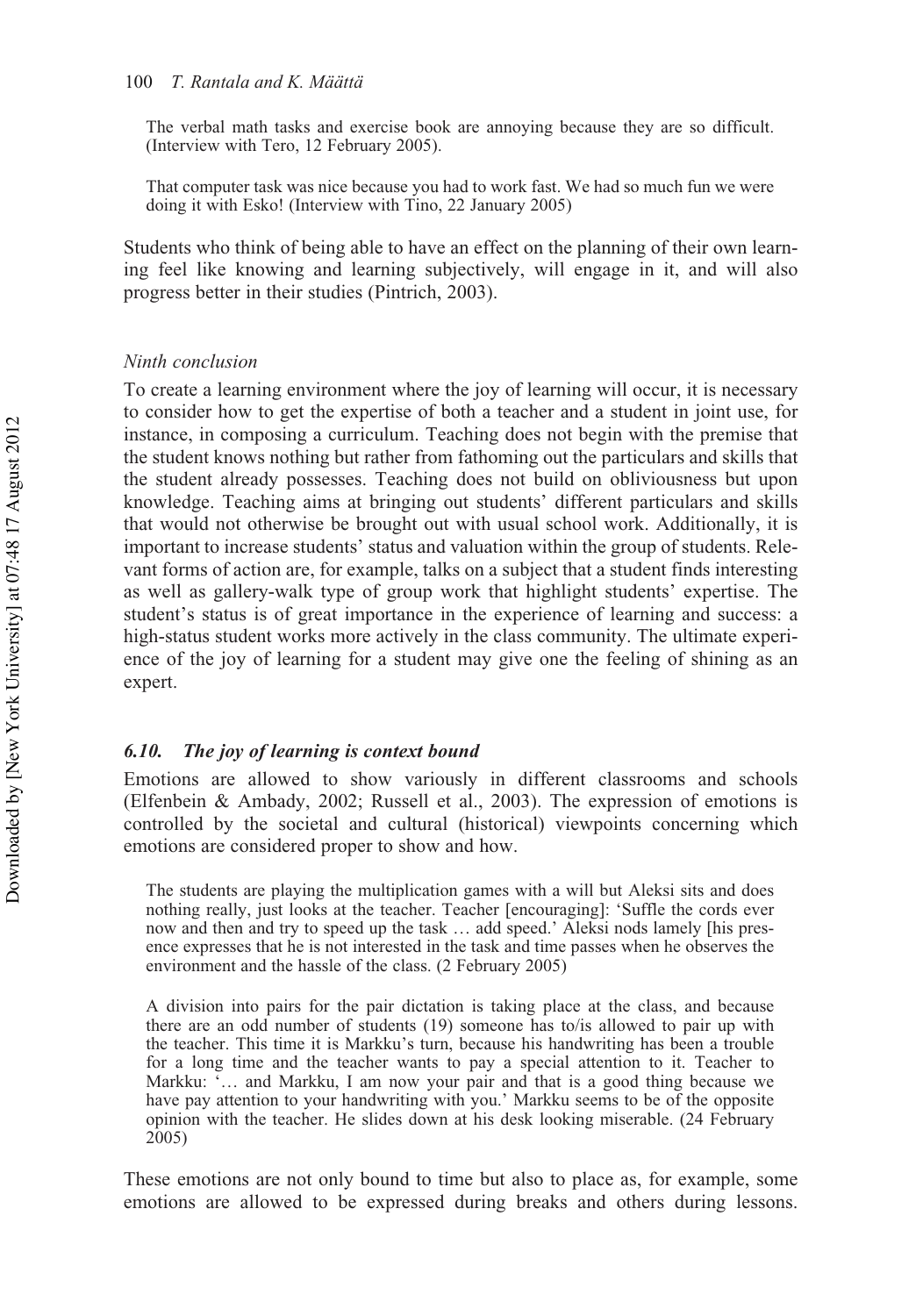Moreover, the physical environment is significant for experiencing joy because extensive emotions require extensive surroundings.

#### *Tenth conclusion*

The joy of learning appears differently in every teacher's classroom. There are many ways to establish a learning environment that enables students to experience the joy of learning. In addition, there are many ways to confront the student in an appropriate manner as well as be a good teacher and build a good professional identity. Teacherhood involves more than teaching particulars and skills; it is a way of being a human being, of having a social role. The most important thing is for every teacher to consider the joy of learning or lack of it in his/her classroom and to think of ways to provide his/her own group with opportunities to experience joy. A teacher sets many emotional rules and could enhance the joy of learning when applying to teaching his/ her hands-on know-how, which is personal, tacit, contextual, experiential and content-based teaching by nature (Meijer, Verloop, & Beijaard, 1990, p. 60). Students are allowed and are not allowed to do different things in different teachers' classrooms. A teacher's task at a classroom level is to make sure that students act within the predetermined limits. Thus, a teacher might get a role of a killjoy, because the teacher has to ensure that the rules for school work are fair, even-handed, and allow free, human action: 'Teachers' rule must be equable. They must allow a degree of freedom within an ordered framework' (Woods, 1990, p. 23). The marks of the joy of learning manifest themselves as little pieces, we just have to be able to recognise them.

#### **7. Discussion**

This paper has approached the concept of the joy of learning with different perspectives. When trying to understand this multidimensional and wide concept, Richard Feynman's (1999), who is one of the most famous physicians of the last century, thought of the joy of learning, which he introduces in his book called *The pleasure of finding things out,* might be of help. Learning does not have to happen fast, effortlessly and easily (like shopping at the super market), but joy can be found through many efforts and mistakes by self-experimenting and doing. The joy of learning consists of little, evanescent moments. It may not blow up galaxies, but is accessible to every little and big learner. A teacher has to act in such a way so as not to drive it away unobserved.

Emotions have also been compared with the tip of an iceberg, which is, in evidence, rarely more than a tenth. It is the same with emotions: only a little part is visible, while the hidden part constitutes the biggest portion of the experienced reality. How can one get in touch with this hidden reality? This research aimed at carefully studying the visible; those experiences of joy that were unpredictable and occasional visitors to the research classroom, and that came and went as they wanted. A teacher can prevent these visitors from coming but they cannot be impelled – tempted anyway. Still, whether we like it or not, the truth gained by ethnography is always imperfect and partial (Malin, 2003, p. 25). You can attain and understand only a fraction of those truths that are within reach (Gordon et al., 2000, p. 29).

Lange and Wilenius (1997) assess the present insight of the emotions to be as rough and unclear as the world map of the sixteenth century. Isn't it time with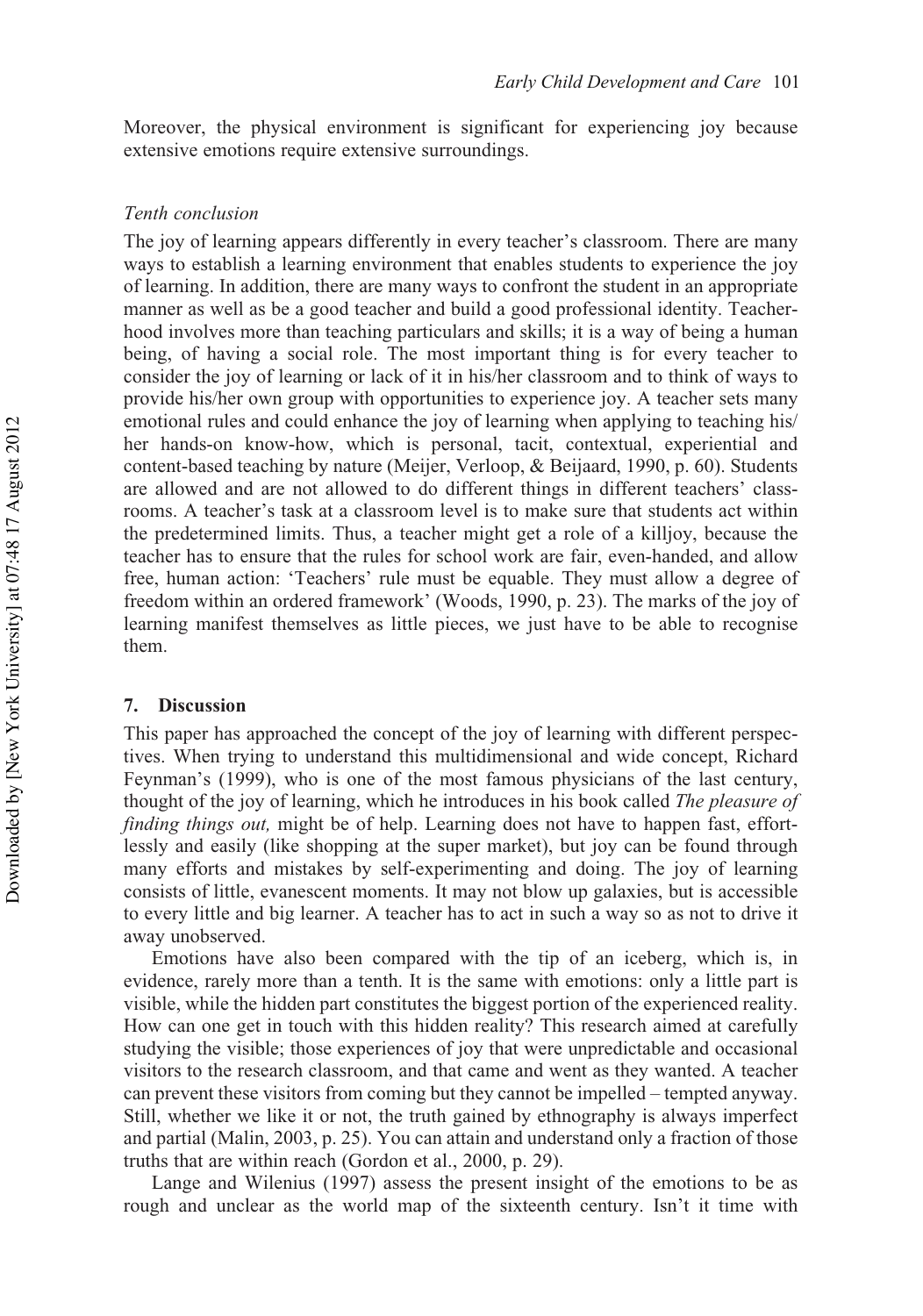emotions as well to prove the earth to be round? It is time to establish emotions in the school world as a research subject. Finland has succeeded well in knowledge-based school achievement tests, but the comparisons made by the World Health Organization (WHO) have shown that there is no one in Europe that like school more than a Finnish student. Could it be that the informational triumphal march has been favoured at the expense of the students' well-being? And is it true that the emotions have been made to take the place of information? It is important to establish emotions as a research subject equal with information, being aware, however, of the danger of over interpreting: so that every phenomenon of the school world would be explained by emotions or lack of them. The emotional backlash should not force information to the periphery in turn. A school's most important task is not teaching but learning, which, in order to succeed, requires both information and emotion and, most of all, the new research results of emotions at school.

#### **Notes on contributors**

Taina Rantala, PhD, is headteacher of Koskenkylä School, Rovaniemi, Finland. She graduated in education from Faculty of Education, University of Lapland in 2005. She is interested in emotions in the school. Considering that emotions are evident in the classroom, she has studied them from the perspective of the joy of learning. She has defined the idea in her dissertation 'Searching for the Joy of Learning – Ethnography of Experience in Primary Teaching'.

Kaarina Määttä, PhD, is professor of educational psychology at the Faculty of Education, University of Lapland; docent of teacher education at the Faculty of Art and Design, University of Lapland; and vice-rector at the University of Lapland. Her latest personal research interests have focused on love, attachment and social relationships during human beings' life-span, on guidance of doctoral thesis and the process of that (as she has supervised 42 doctoral theses between 2002–2010) as well as on positive psychology and human strengths. Her next book, which will be published in English in 2011, deals with the pedagogy of supervising doctoral theses from various perspectives.

#### **References**

- Alvesson, M. (2003). Methodology for close up studies: Struggling with closeness and closure. *Higher Education, 46*, 167–193.
- Atkinson, P. (2003). Performing ethnography and the ethnography of performance. *British Journal of Sociology of Education, 25*(1), 107–114.
- Atkinson, P., & Hammersley, M. (1994). Ethnography and participant observation. In N. Denzin & Y. Lincoln (Eds.), *Handbook of qualitative research* (pp. 248–261). Thousand Oaks, CA: Sage.
- Barsade, S. (2002) The ripple effect: Emotional contagion and its influence on group behavior. Cornell University. Retrieved October 27, 2004, from http://www.findarticles.com/p/ articles/mi\_m4035/is\_4\_47/ai\_107762239/pg\_1

Bendelow, G., & Mayall, B. (2002). Children's emotional learning in primary schools. *European Journal of Psychotherapy, 5*(3), 291–304.

- Bruce, T. (2004). Virittäytymisaika valmistaa vapaasti virtaavaan leikkiin [Time enough to free play]. In K. Cleve & S. Oleander (Eds.), *Leikin aika* [Time for play] (pp. 12–41). Forssa: Painotalo Auranen.
- Byman, R. (2002). Voiko motivaatiota opettaa [Can you teach motivation]? In P. Kansanen & K. Uusikylä (Eds.), *Luovuutta, motivaatiota, tunteita* [Creativity, motivation, emotions] (pp. 25–41). Jyväskylä: Gummerus.

Caillois, R. (1961). *Man, play, and games.* New York: The Free Press of Glencoe.

Chen, T., Kao, T., & Sheu, J. (2003). A mobile learning system for scaffolding birds watching learning. *Journal of Computer Assisted Learning, 19*, 347–359.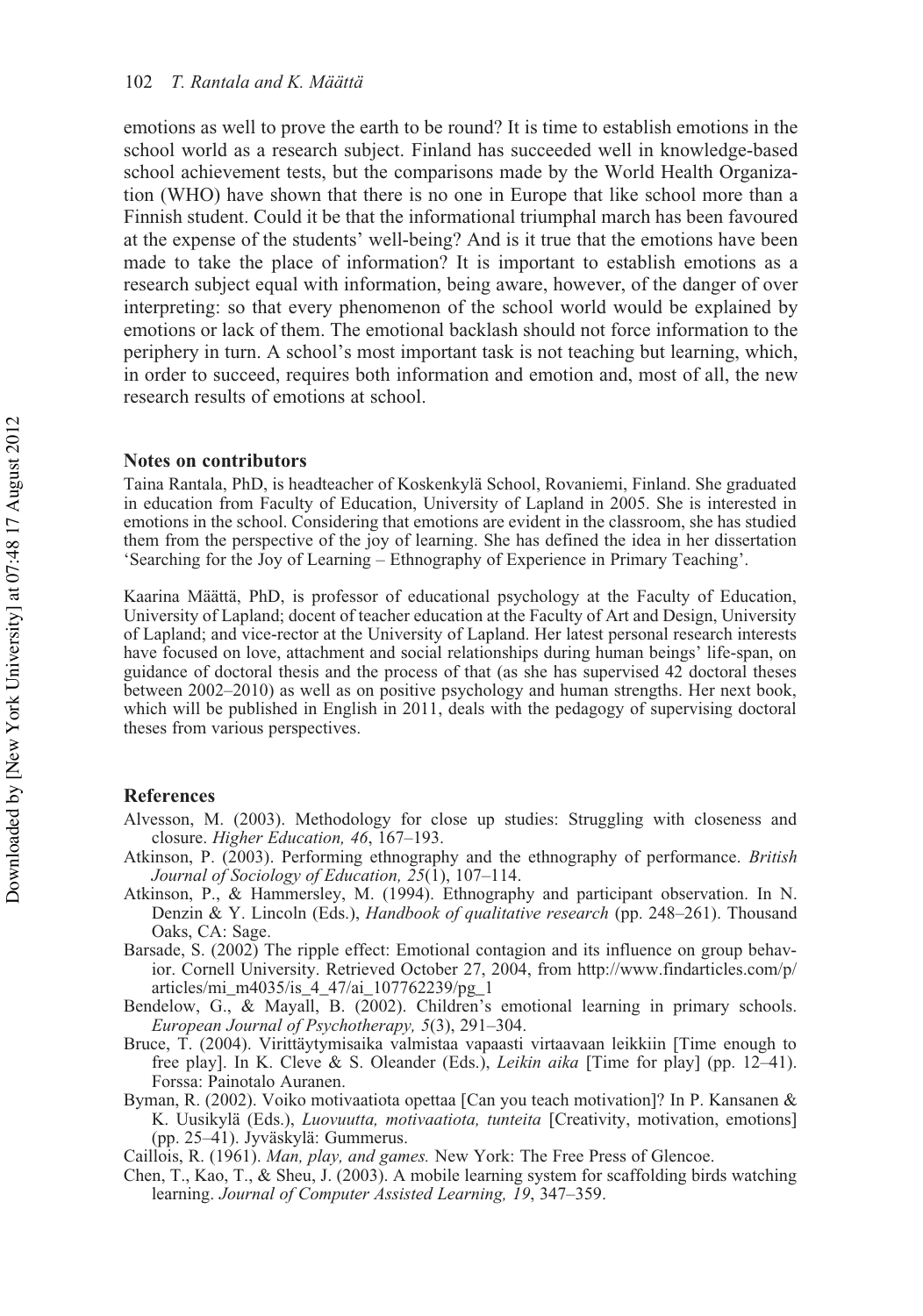- Coffey, A., & Atkinson, P. (1996). *Making sense of qualitative data. Complementary research strategies.* London: Sage.
- Collier, J. Jr., & Collier, M. (1992). *Visual anthropology: Photography as a research method.* Albuquerque, NM: University of New Mexico Press.
- Crawford, C. (2003). *Chris Crawford on game design.* Indianapolis: New Riders.
- Csikszentmihalyi, M. (1992). *Flow: The psychology on happiness.* Chatham: Rider/Random House.
- Csikszentmihalyi, M. (1997a). Happiness and creativity: Going with the flow. Special report on happiness. *Futurist, 31*(5), 8–12.
- Csikszentmihalyi, M. (1997b). *Finding flow, the psychology of engagement with everyday life.* New York: Basic Books.
- Csikszentmihalyi, M. (2000). *Beyond boredom and anxiety: Experiencing flow in work and play.* San Francisco: Jossey-Bass.
- Csikszentmihalyi, M., & Hunter, J. (2003). Happiness in everyday life: The uses of experience sampling. *Journal of Happiness Studies, 4*(2), 185–199.
- Custodero, L. (2002). Seeking challenge, finding skill: Flow experience and music education. *Arts Education Policy Rewiew, 103*(3), 3–9.
- Custrini, R., & Feldman, R. (1989). Children's social competence and nonverbal encoding and decoding emotions. *Journal of Clinical Child Psychology, 18*(4), 336–342.
- Denzin, N., & Lincoln, Y. (2000). Introduction: The discipline and practise of qualitative research. In K. Denzin & Y. Lincoln (Eds.), *Handbook of qualitative research* (pp. 1–28). Thousand Oaks, CA: Sage.
- Dewey, J. (1958). *Art as experience.* New York: Berkley Publishing.
- dos Santos, F., & Mortimer, E. (2003). How emotions shape the relationship between a chemistry teacher and her high school students. *International Journal of Science Education, 25*(9), 1095–1110.
- Egbert, J. (2003). A study of flow theory in the foreign language classroom. *Modern Language Journal, 87*, 499–518.
- Elfenbein, H., & Ambady, N. (2002). Is there an in-group advantage in emotion recognition? *Psychological Bulletin, 148*(2), 243–249.
- Elias, M. (2004). The connection between social-emotional learning and learning disabilities: Implications for intervention. *Disability Quarterly, 27*(1), 53–64.
- Elliot, A. (1999). Approach and avoidance motivation and achievement goals. *Educational Psychologist, 34*, 169–189.
- Epstein, M., Lazarus, A., Calvano, T., Matthews, K., Hendel, R., Epstein, B., & Brosvic, G. (2002). Immediate feedback assessment technique promotes learning and corrects inaccurate first responses. *Psychological Record, 52*, 197–202.
- Feynman, R. (1999). *The pleasure of finding things out.* New York: Perseus Publishing.
- Fingerroos, O. (2003). Refleksiivinen paikantaminen kulttuurien tutkimuksessa. [Reflexive localisation in cultural research]. Retrieved November 30, 2004, from http://cc.joensuu.fi/ ∼loristi/2\_03/fin203c.html
- Ford, M. (1992). *Motivating humans: Goals, emotions, and personal agency beliefs.* Newbury Park, CA: Sage.
- Freinet, C. (1987). *Ihmisten koulu* [The school of human beings] (Elämänkoulu ry, Trans.). Helsinki: Association of life-school.
- Geertz, C. (1973). *The interpretation of cultures: Selected essays.* New York: Basic Books.
- Georgew, H., Getachew, D., & Hendricks, B. (2005). Multilevel methods for modeling observed sequences of family interaction. *Journal of Family Psychology, 19*(1), 72–86.
- Gerstl-Pepin, C., & Gunzenhauser, M. (2002). Collaborative team ethnography and the paradoxes of interpretation. *Qualitative Studies in Education, 15*(2), 137–154.
- Gordon, T. (1999). Materiaalinen kulttuuri ja tunteet koulussa [Material culture and emotions in school]. In T. Tolonen (Ed.), *Suomalainen koulu ja kulttuuri* [Finnish school and culture] (pp. 99–116). Tampere: Vastapaino.
- Gordon, T., Lahelma, E., Hynninen, P., Metso, T., Palmu, T., & Tolonen, T. (2000). Koulun arkea tutkimassa – kokemuksia kollektiivisesta etnografiasta [Researching the everyday life of school – Experiences about collective ethnography]. *Naistutkimus* [Women studies], *13*(1), 17–31.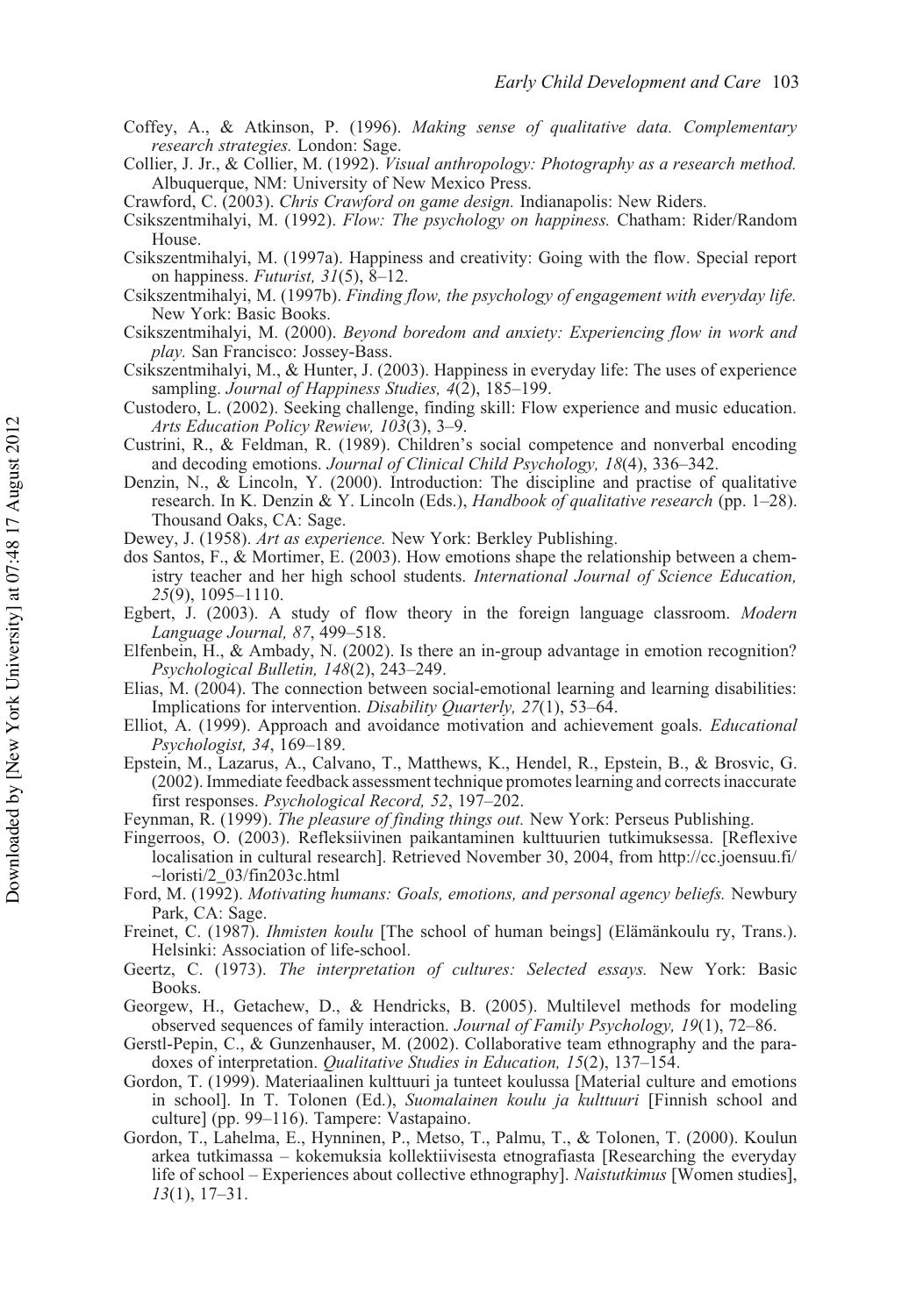- Hakkarainen, K., Lonka, K., & Lipponen, L. (2004). *Tutkiva oppiminen järki, tunteet ja kulttuuri oppimisen sytyttäjinä* [Understanding learning – Intelligence, emotions and culture as the arousal of learning]. Helsinki: WSOY.
- Hakkarainen, P. (2002). *Kehittävä esiopetus ja oppiminen* [Improving pre-primary education and learning]. Jyväskylä: PS-Kustannus.
- Hatfield, E., Cacioppo, J., & Rapson, R.L. (l994). *Emotional contagion.* New York: Cambridge University Press.
- Huizinga, J. (1967). *Leikkivä ihminen: yritys kulttuurin leikkiaineksen määrittelemiseksi* [A playing human being: An attempt to define the play element in the culture]. [Homo ludens: Vom Ursprung der Kultur im Spiel, 1938] (S. Salomaa, Trans.). Porvoo: WSOY.
- James, A. (2001). Ethnography in the study of children and childhood. In P. Atkinson, A. Coffey, S. Delamont, J. Lofland, & L. Lofland (Eds.), *Handbook of ethnography* (pp. 246–257). London: Sage.
- Jewitt, C., & Oyama, R. (2001). Visual meaning: A social semiotic approach. In T. Van Leeuwen & C. Jewitt (Eds.), *Handbook of visual analysis* (pp. 134–156). London: Sage.
- Jordan, B., & Henderson, A. (1995). Interaction analysis: Foundations and practice. *The Journal of Learning Sciences, 4*(1), 39–103.
- Keltikangas-Järvinen, L. (2004). *Temperamentti ihmisen yksilöllisyys* [Temperature individuality of a person]. Helsinki: WSOY.
- King, L. (1998). Ambivalence over emotional expression and reading emotions in situations and faces. *Journal of Personality and Social Psychology, 74*(3), 753–762.
- Kluwin, T., Morris, C., & Clifford, J. (2004). A rapid ethnography of itinerant teachers of the deaf. *American Annals of the Deaf, 149*(1), 62–73.
- Kullberg, B. (2004). *Etnografi i klassrummet* [A ethnography in the classroom]. Lund: Studentlitteratur.
- Lagerspetz, K. (1996). Onni hetken hurmaa, elämän hallintaa [Happiness as a moment, holding the life]. *Tiede* [Science], *2000*(2), 28–30.
- Lahti, M. (1997). Mustasukkaisuutta ratkottiin haulikolla: emootiot antropologian tutkimuskohteena [The resolution of jealously and the gun: Emotions as a target of anthropology]. *Suomen andropologi* [The society of Finnish anthropology], *22*, 3. Retrieved January 8, 2011, from http://elektra.helsinki.fi/se/s/0355-3930/22/3/mustasuk.pdf
- Lange, K., & Wilenius, R. (1997). Mitä tekevät tunteet tunnilla [What are the emotions doing in the lesson]? *Opettaja* [Teacher], 12–13, 36–38.
- Larkin, M. (2001). Providing support for student independence through scaffolded instruction. *Teaching Exceptional Children, 34*(1), 30–34.
- Lehtonen, M. (2004). Leikki ja simulaatiot ajattelun työvälineinä [Play and simulation as a tool of thinking]. In M. Hyvänen, M. Lehtonen, & R. Rajala (Eds.), *Rovaniemi: Let's play – projekti ja Lapin yliopisto* [Let's play – The educational reports of the Faculty of Education 7] (pp. 27–46). Retrieved January 8, 2011, from http://ktk.ulapland.fi/ ISBN951-634-930-7/ISBN951-634-930-7.pdf
- Leppänen, J., & Hietanen, J. (2004). Kasvonilmeiden havaitseminen, emootio ja kognitio [The facial expressions, emotion and cognition]. *Psykologia* [Psychology], *1*, 8–18.
- Linnenbrink, E., & Pintrich, P. (2002). Achievement goal theory and affect: An asymmetrical bidirectional model. *Educational Psychologist, 37*, 69–78.
- Lutz, C., & White, G. (1986). The anthropology of emotions. *Annual Review of Anthropology, 15*, 405–436.
- Makarenko, A. (1950). *Lapset ja kotikasvatus* [Children and home-education]. (S. Kuivala, Trans.). Helsinki: Kansankulttuuri.
- Malin, M. (2003). Competing interest between researcher, teacher and student in the ethics of classroom ethnography. *Westminster Studies in Education, 26*(1), 24–31.
- Meijer, P., Verloop, N., & Beijaard, D. (1999). Exploring language teachers' practical knowledge about teaching reading comprehension. *Teaching and Teacher Education, 15*, 59–84.
- Meyer, D., & Turner, J. (2002). Discovering emotion in classroom motivation research. *Educational Psychologist, 37*, 107–114.
- Neill, S. (1991). *Classroom nonverbal communication.* London/New York: Routledge.
- Nelson, C., Treichler, P., & Grossberg, L. (1992). Cultural studies: An introduction. In L. Grossberg, C. Nelson, & P. Treichler (Eds.), *Cultural studies* (pp. 1–16). New York: Routledge.